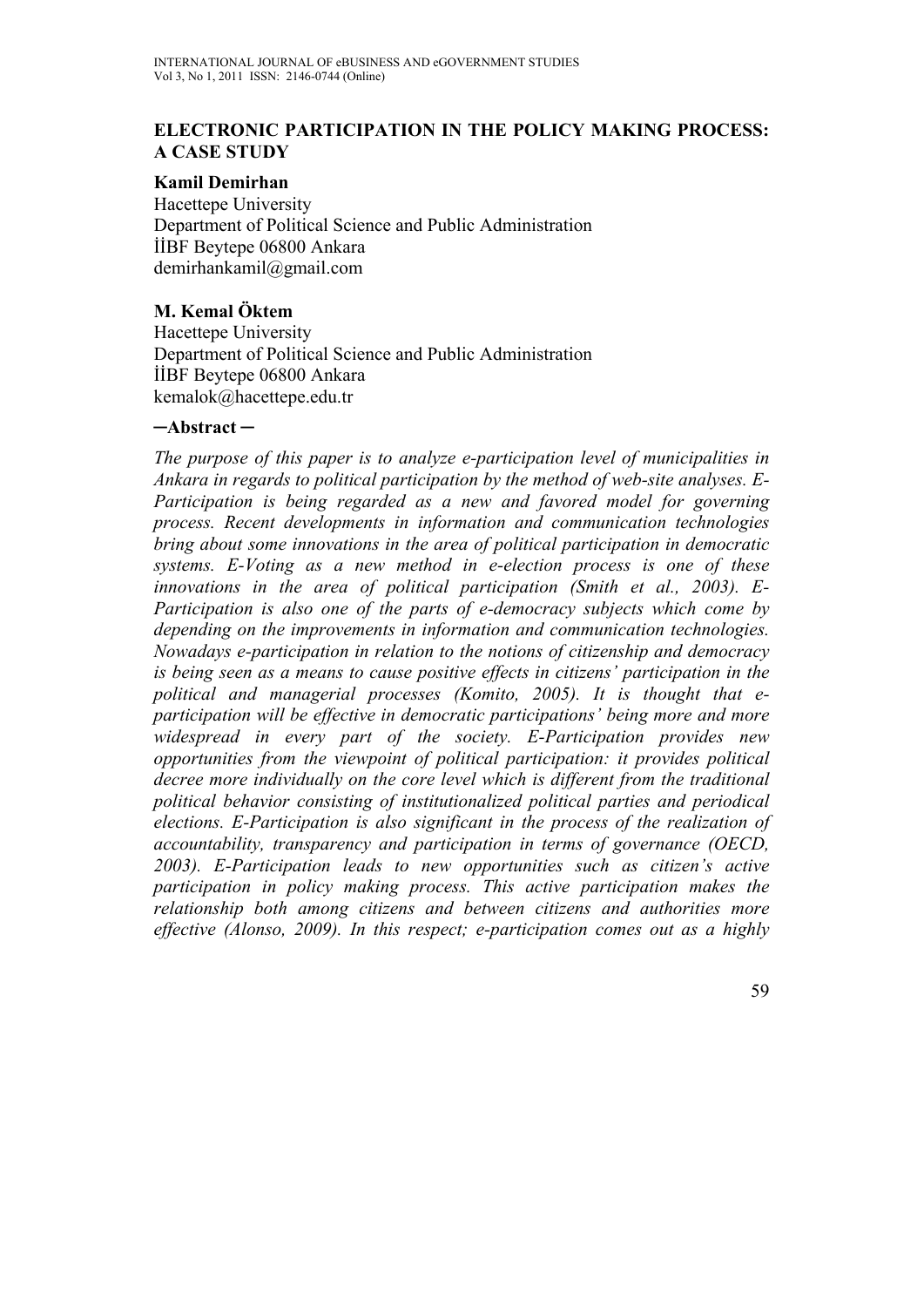*significant instrument of democracy regarding the process of making and executing of public policies on municipality level and the process of resident's participation in these public issues.* 

**Key Words:** *e-participation, e-municipality, governance, policy making, political participation*

### **Jel Classification:** M14, M15.

# **1. INTRODUCTION**

Early 21th century witnessed the growing of a new understanding about governmental process in democratic states. It consists of cooperation, coordination and interaction in governmental processes rather than central and bureaucratic governmental process. Governance is a new perspective for government which depends on this new understanding on governmental process. Governance bases on citizens' active political participation. This is as important as effective and efficient government. However, governance required reformation of existing government structure. Contemporary studies suggest that recent developments in information and communication technologies (ICT) can provide important tools for these reformations. If ICT tools combine with political processes, reformation can take place. e-Democracy with its components like evoting, e-election and e-participation is an example of this combination. This study focuses on e-participation as a tool to provide democratic, cooperative and interactive government process. e-Participation also has growing concern in contemporary discussions like crises of liberal representative democracy and implementation of deliberative or participatory democracy.

This study's main purpose is to determine the local municipalities' e-participation level and capacity with the help of a case study. In addition to this purpose, study attempts to explain some obstacles for citizens' online political participation. This study's methodology consists of web-site analyze. 25 web-sites of municipalities were sampled in term of analyze. In this study, national data used for determine to limits of e-participation. The framework of the study consists of two sections. In the first section, we tried to explore the developmental process of e-participation and e-participation understanding, basic components of e-participation process and the role of ICT. Also in this section, an indicator table was established for analyzing to web-sites. In the second section, local municipalities in Ankara were studied in context of e-participation level by means of their web-sites. Also difference between participation and opportunity of participation was stressed in terms of "digital divide" which is obstacles for online availability of citizens to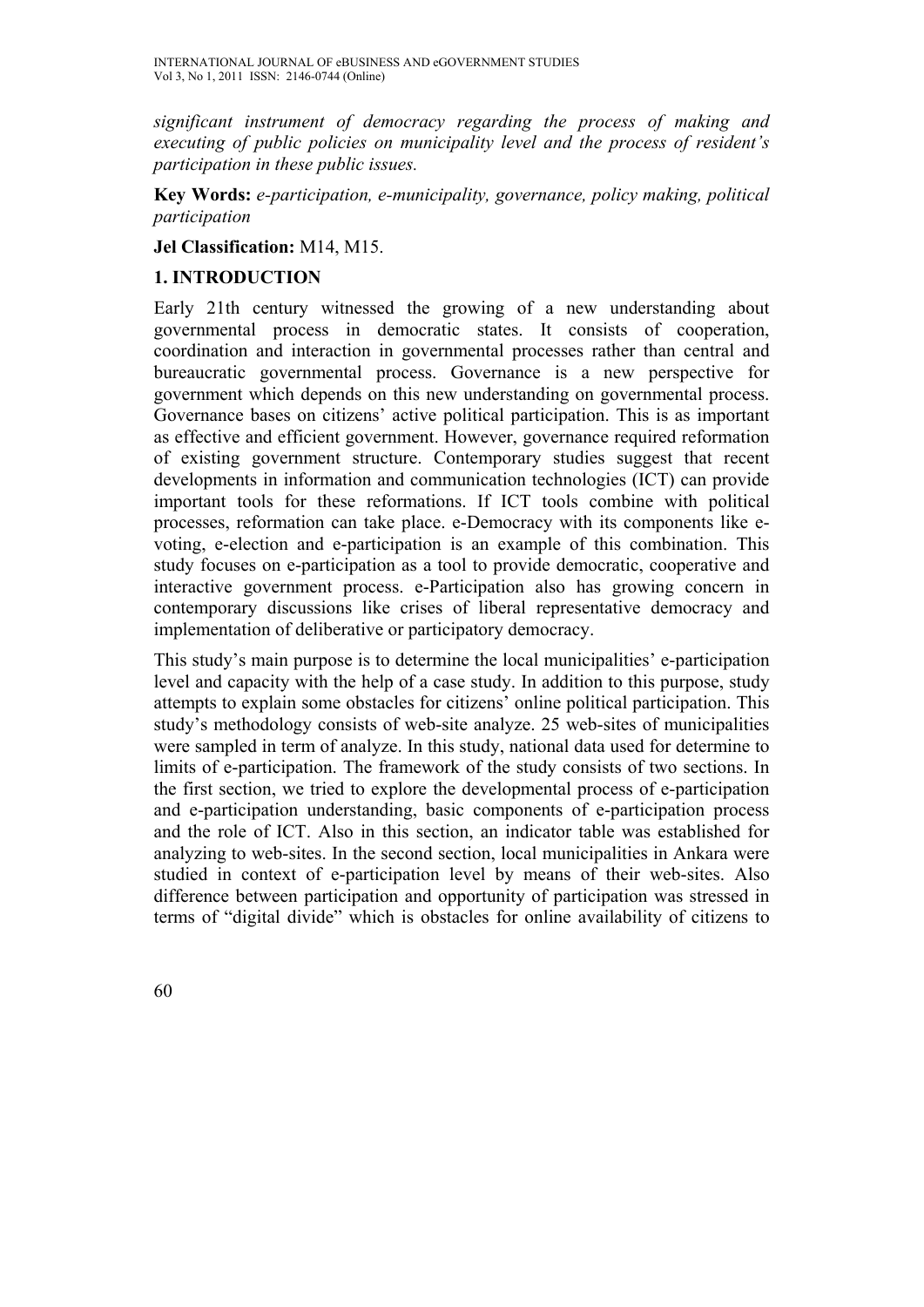public services due to the lack of internet connection and PC capacity. This study shows some data on internet and PC usage rate of citizens in Turkey instead of local data. The reason of using data as country-wide is the lack of accessible data on internet and PC usage rates of citizens locally. It can be claimed that statistical information about citizens' internet and PC usage level and rate in local areas of Turkey is open to further research.

# **2. GROWING CONCERN FOR PARTICIPATION**

# **2.1. Governance and Democracy**

Government is a process in which progress is under control of governmental authorities and agencies. This process consists of such steps as decision making, implementation and regulation. There are different perspectives for governing process. Differences originate in various state theories and models. Despite of these differences democratic states of 21th century have a consensus for that governing process should be depend on interaction between citizens and government agencies. For example, deliberative democracy has been offered for democratization of governing process. It consists of interaction between citizens and government agencies with the help of citizen participation to public issues (Habermas, 2003). Governance as a new governmental model aims at transforming the governing process interactively, efficiently and effectively.

The term of governance was firstly used in a World Bank report which concerned with Africa, in 1989 (Güzelsarı, 2004: 117). Governance is similar with new public management (NPM) understanding but it distincts from NPM with its interactive position (Güzelsarı, 2004). Although there are different definitions for governance, it can be defined by means of its main components. These components are efficiency and effectiveness which came from NPM, interaction among state, business and civil society in governing process; cooperation and communication, participation, accountability, democratization of government structure, constitutional state, transparency, auditing of all processes and institutions, responsibility, strategic vision and consensus culture (Gündoğan, 2010: 34; World Bank,1992). Governance with these components is considered as a democratic government model against central and bureaucratic governmental structure. Therefore, the term of governance is called as also democratic governance.

Democratic governance is based on the distribution of central governmental power among business and civil organizations, on participation of social actors in policy making process and on using modern methods to getting information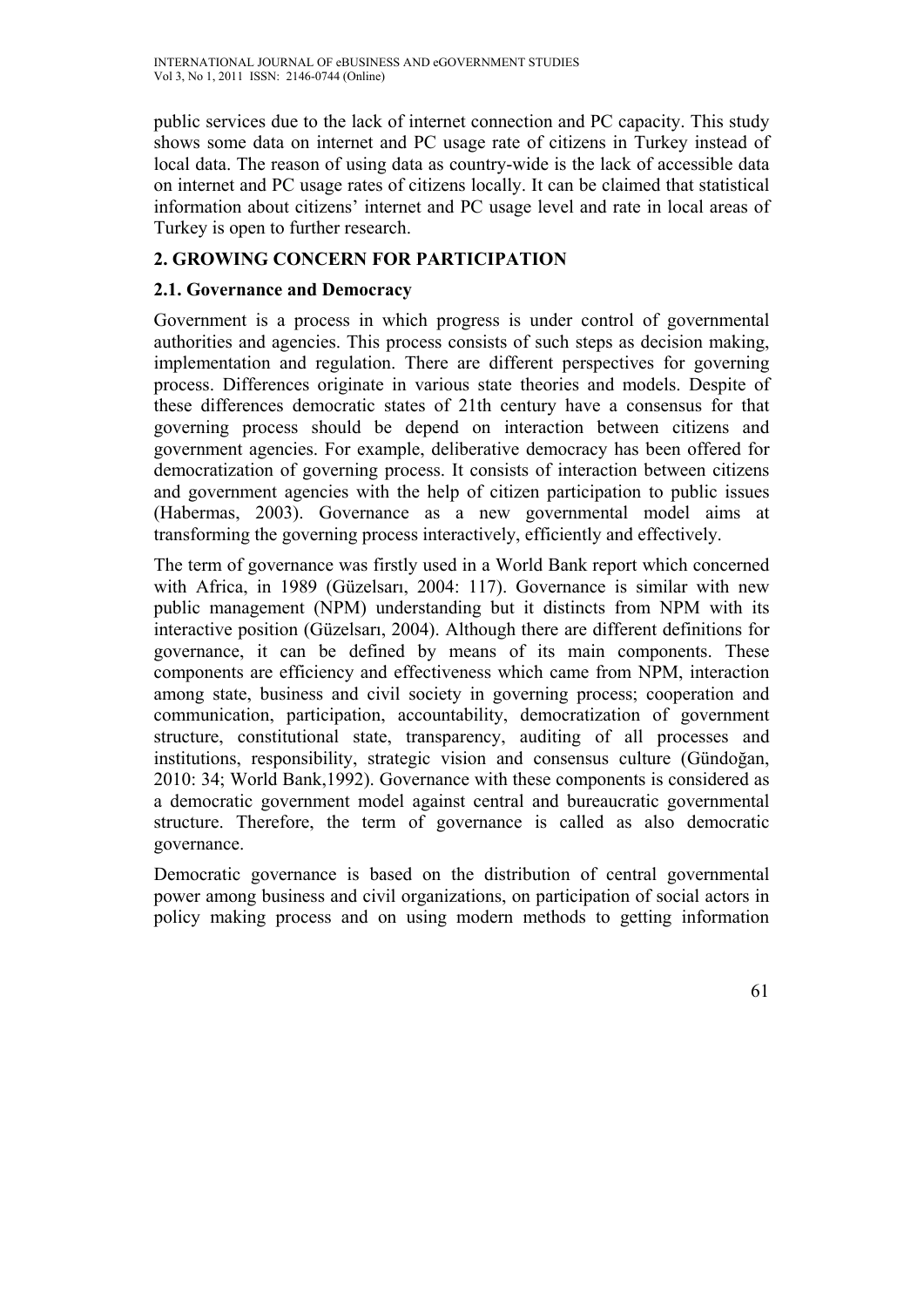(McMahon, 2010). Democratic or "good" governance process consists of decentralization of central power, political participation of civil society and suggestion to active citizenship and interactive relations instead of hierarchical ones (Wijkman, 1998). It is clear that local government level is more convenient to reform the governing process than national or regional level. Because of this reason there is growing concern for political participation on municipalities as local governments.

Political participation is an essential component of democracy. Participation consists of transferring citizens' ideas, opinions, feelings, desires and critics to governing process in the stages that policy preparing, solution development, decision making and implementing about public issues (Gündoğan, 2010: 36). Citizens' political activity is a basic requirement to impact public policies and political decisions (Verba et al., 1995). The aim of this participation activity is both using social capital in governing process and democratization of the government by engaging citizens from different social environments. Main tools in order to reach active political participation are establishing social networks, providing information network and setting communication and coordination among different social groups (Toprak, 2010: 76–78). In addition civil society organizations are emphasized as a main motivation tool for the participation of citizens to the decision making process (Lombardi et al. 2010: 6).

Considering regulations in direction to governance, especially local level of political participation is emphasized more than national level of participation (Maria & Rizzo, 2005: 89). For example, Local Agenda 21, which is an action plan to sustainable development that is accepted by member states of United Nation in Rio de Janeiro in 1992, emphasized the importance of local action. 28st part of Local Agenda 21 underlines special position of local governments in direction to transform the governing process as interactively. Furthermore, it underlines importance of decentralization of power. Importance of locality in terms of political participation has some particular reasons. Firstly, citizens usually interested in local issues concerning with their everyday life rather than national issues. Secondly, citizens have more opportunity for local participation. Thirdly, since political participation is open to conflict among different social groups, minimal scaled experiences of political participation have not more risk than large scaled participation experiences (Lombardi et al. 2010:5).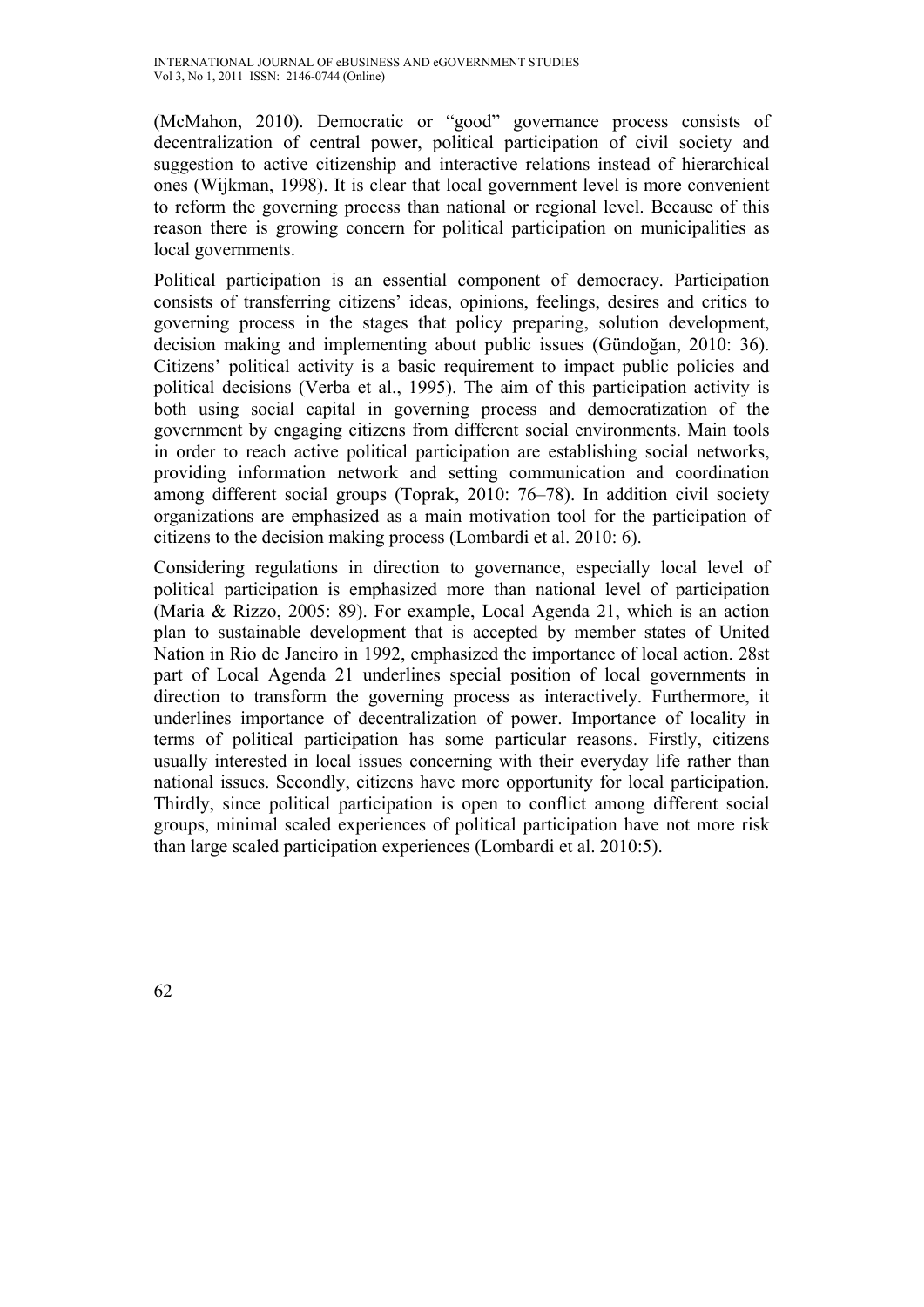# **2.2. Information & Communication Technologies and Electronic Participation**

In the last quarter of the 20th century, development process of information and communication technology (ICT) began with the use of information technologies to provide organizational efficiency, effectiveness and to increase quality of public services (Moreno & Traverso, 2010: 40). Governments also used information technologies for new public management perspective. In the first decade of the 21th century, it was clear that regulations only for organizational efficiency and effectiveness were not sufficient to achieve governmental goals. Governance took into account social and economic impacts in governmental process rather NPM. Recent innovations in information and communication technologies (ICT) have created new opportunities to consideration of these impacts in governing process.

The attempt to make ICT usage widespread for providing political participation has developed especially in direction to participatory democracy approach which originated from European's democracy tradition (Toprak, 2010: 87). ICT is used to improve government efficiency, to increase government service provision capacity and quality, and to provide communication and interrelation canals between citizens and governmental agencies (Zobel, 2005: 7). Internet, as a prominent ICT, is a main tool to reach these purposes. Internet enhanced citizens' abilities to getting information and setting communication. Thus, internet became an essential tool to provide relation among civil society, businesses and other organizations (Moreno & Traverso, 2010: 40). Internet also promotes political participation potential by the way of extending information canals and simplifying communication process (Polat, 2005). It is clear that internet is a useful tool for active political participation. At the same time, it has an important role for the transformation of governmental and political processes in terms of governance and participatory democracy (Lombardi et al. 2010: 6; Maria & Rizzo, 2005: 74).

Active political participation requires active citizenship, suitable areas and tools for participative action. Active political participation model traces back to city states of Ancient Greek which is called as polis. In polis, direct democracy practiced in special places where areas for setting communication and interaction among citizens were. These areas are called as agora. Direct democracy experience in Athena is known as the best model of democratic representation. However, direct democracy was not found suitable for a long time due to the impossibility of active participation owing to great number of population in national states, diversity of social groups in a nation, the lack of large areas and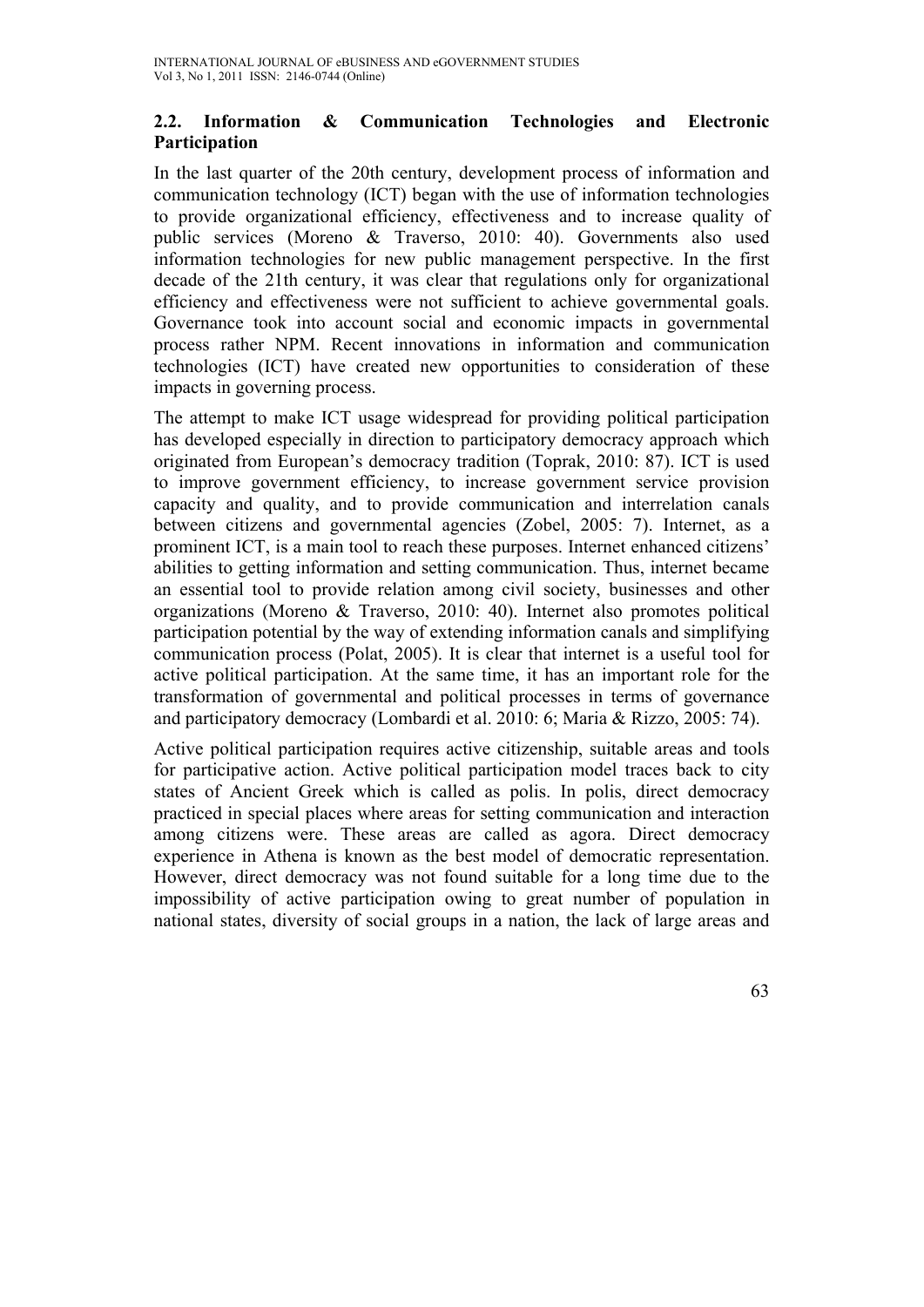insufficient tools to set communication and to get in contact with citizens. This is the reason why representative democracy model has been used in modern national states (Dahl, 1993). In the first decade of this century, impacts of these limits have been reduced thanks to the online participation opportunities like e-democracy. e-Democracy is a new model in political participation theory. It provides communication and relation opportunities for great part of the citizens to participate actively. e-Democracy has some components to transform the process to a better degree. These components are e-participation, e-voting and etransparency (Gil-Garcia & Miranda, 2010: 58). With the new opportunities for active participation the term of e-agora become a commonly-used term with reference to agora experience (Lombardi et al. 2010: 2; http://www.epractice<u>.eu/en/cases/eagora</u>, 27.02.2011). electronic democracy causes to increase in the importance of participatory democracy against representative democracy which has been evaluated as a poor model of democracy for a long time (Şaylan, 2008). Consequently, e-democracy is being thought as a contemporary model for direct participation by means of ICT tools and it has some solutions for the problems of traditional participation process.

e-Participation is one of the main components of e-democracy. It means that participation of citizens to policy making process concerning with public issues by on-line tools (Sanford & Rose, 2007: 407; Zizsis et al. 2009; Issa, 2009: 249; UN, 2010: 83). e-Participation provides for citizens active political participation opportunities in the policy making process. Therefore, e-participation is seen as an important tool by participatory democracy approach (Wright & Street, 2007; UN, 2008: 58). e-Participation can provide better communication and relation possibilities for civil society organizations, citizens and politicians. Thus, citizens' ideas and opinions can be reflecting in the governing process (Issa, 2009: 249; Wright & Street, 2007).

e-Participation process has three main parts. These are firstly, providing online information; secondly, online service provision and online communication between governors and citizens; thirdly, citizens participation to decision making process (OECD, 2001). Macintosh (2004: 3) characterized e-participation as eenabling (accessible and understandable information for many audiences), eengaging (deliberative debate on policies 'top-down' forms), e-empowering (take into citizens' suggestion in policy making process, citizens as policy producer). According to UN's reports (UN, 2008: 58-65; UN, 2010: 84), e-participation process operates in e-information, e-consultation and e-decision making steps. Some studies indicate e-voting as an additional step in the e-participation process (Parycek & Edelmann, 2009: 213).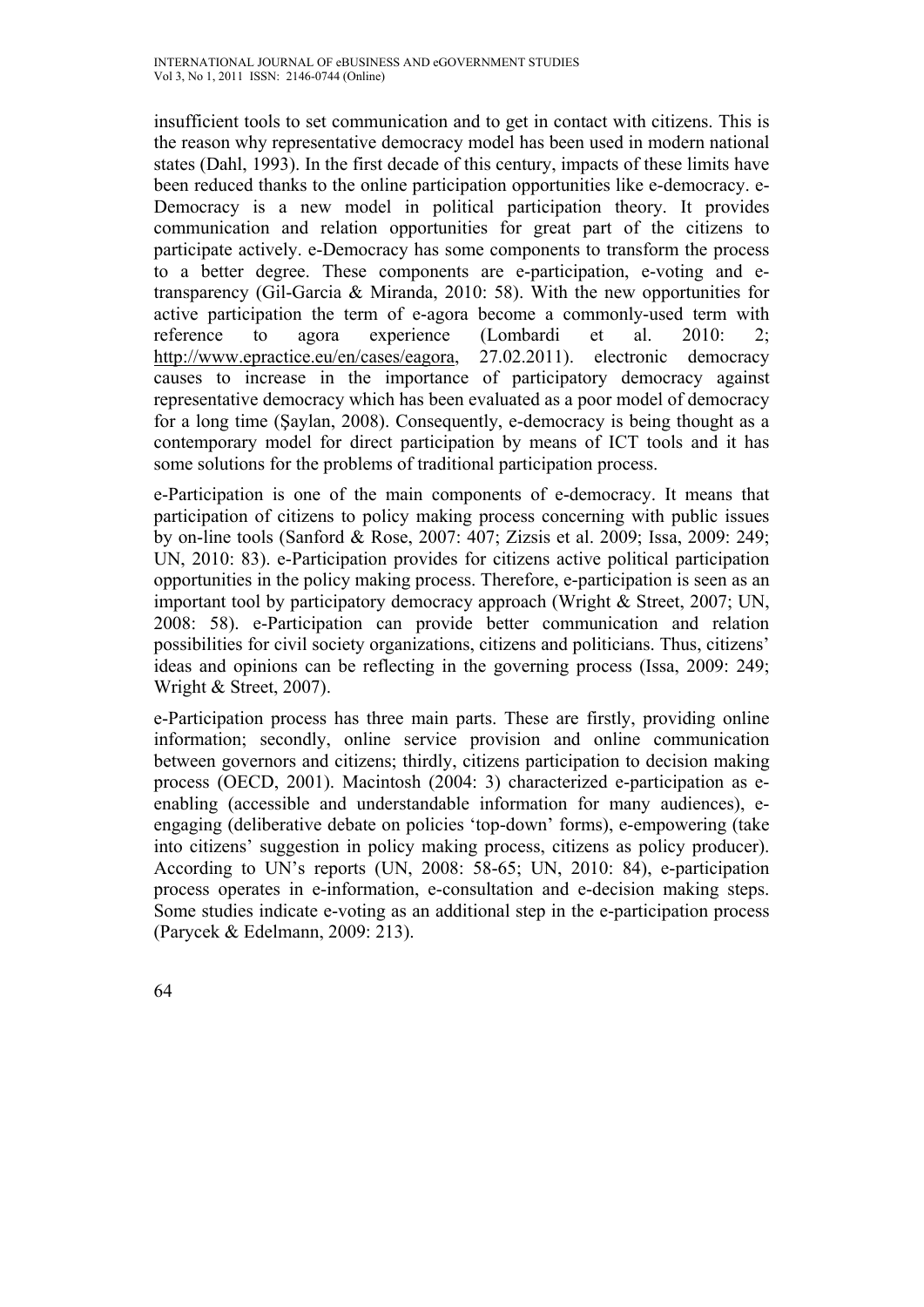### **2.3. Methodology of Web-Site Analysis**

 $\overline{a}$ 

There are some methods to analyze institutional web-sites by means of their eparticipation levels<sup>1</sup>. Generally in this method, e-participation is evaluated under the three steps which are e-information, e-consultation and e-decision making. There are some indicators to measure both each steps and all process of eparticipation. In this study, the same classification is also used to separate all process. Similar indicators are used to measure municipalities' e-participation level. These indicators are determined both for each step and for complete process of e-participation. This part of the study is going to explain three steps of eparticipation and determine indicators both for each step and complete process. Indicators are shown on the table 1.

e-Information means that publishing basic information by governmental institutions that are essential for citizens' participatory action (UN, 2008:62; 2010:86). These information tools are online official publications about government participation policy, calendar for online discussion forums, electronic notification system to inform citizens (UN, 2008; UN, 2010:86). Information about authorities, institutions, policies and governmental outcomes are also a part of this step. Electronic information process can be explained in the pro-active participation process which is before active participation. Information and communication flows are very important in this step as well as in other steps. These flows are provided by Web 2.0 tools such as wikis, chat rooms, discussion forums, postcards, blogs, video sharing etc. (Issa, 2009: 249-250; UN, 2008: 62; UN, 2010: 88).

e-Consultation consists of interaction among citizens and government agencies. In this step citizens' feelings, ideas, opinions, complaints are transmitting to governmental institutions by the way of online communication channels, informal polls, bulletin boards, chat rooms/instant messaging and weblogs, blogs, feedback forms (UN, 2008:63; 2010:88). Moreno and Traverso (2010) explained this process into two steps as top-down and bottom-up consultation. Main difference among them is that top-down consultation consists of government based consultation; bottom up consultation consists of citizen based consultation. In bottom-up consultation, consultation subject is determined by citizens. Communication in consultation process is also providing with Web 2.0 tools. e-

<sup>&</sup>lt;sup>1</sup> "UNPAN and APSA Digital Governance in Municipalities Worldwide Report"' (Holzer & Kim, 2007) provide an outline to improvment municipalities' web-site. Garcia and Miranda's participation index which was formed with 10 variables also provide an example for quantitive measurement metods of participation. Besides of these, Moreno and Traverso's (2010) diagram seen as useful for governmental institutions' web-site analayses in respect to political participation which was prepared with referance to Macintosh and UN's studies (Moreno & Traverso, 2010:45; Macintosh, 2004).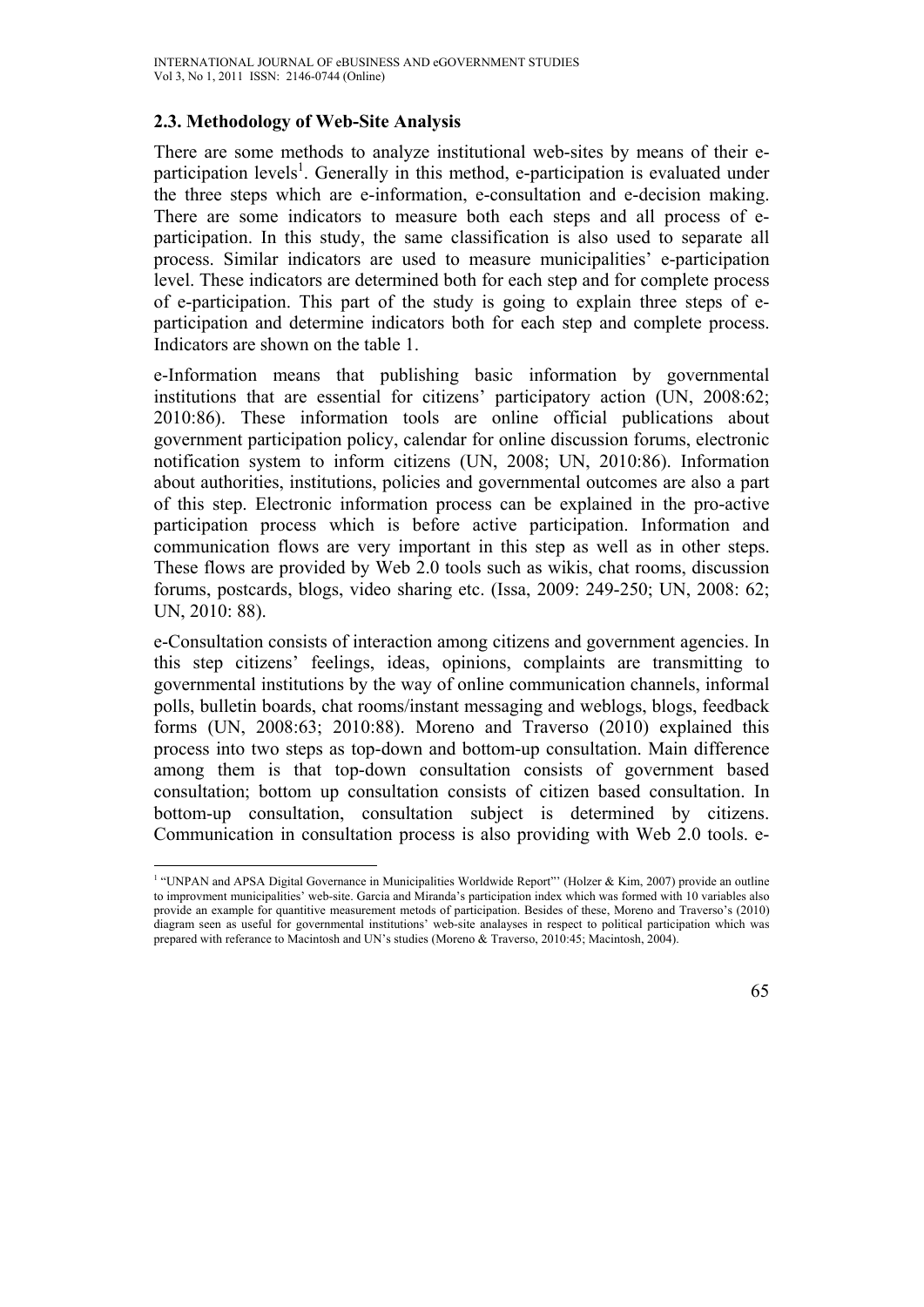Decision making is the last step of e-participation process. Citizens' active participation occurs in this step with transmission of their opinions to public policies (UN, 2008: 65). Citizens ideas, opinions, complaints have to directly impact on governmental decisions about public policies, plans and programs (Moreno & Traverso, 2010: 45). Citizens' participation practices in this step are provided by the way of Web 2.0 tools like other steps.

21 indicators are considered while evaluating e-participation level of municipalities by means of the three steps. e-Information indicators are determined in direction to Moreno and Traverso's (2010) study indicators of which refer to Macintosh and UN's studies. These indicators are information on eparticipation policy or program, statistics, annual reports, documents, relevant information for laws and authorities. In addition to these indicators, some new indicators can be added to the table such as information about government agenda, political outcomes, participation process, financial issues, Really Simple Syndication (RSS) and announcements. It is thought that all of these also have informative functions on participation process. e-Consultation indicators are determined in direction to UN's 2010 Report. Only indicators of e-services, blogs and social media are added to the indicators under this step. e-Services, blogs and social media are added due to their potential of motivation on citizens for participation. Decision making indicators are determined in direction to UN 2008 and UN 2010 reports. "Notice and/or publish citizen's inputs and results of their opinions" are obtained from UN's 2008 report and the rest of them are obtained from UN 2010. Results are presented in the tables for.

| Table 1: Indicators to measure e-participation level |                                                     |
|------------------------------------------------------|-----------------------------------------------------|
|                                                      | e-Participation policy, programme and process       |
|                                                      | Authorities, structure of municipality, services    |
|                                                      | Laws and regulations                                |
| Providing e-Information for users                    | Financial informations                              |
|                                                      | Agenda, annual reports, outcomes and documents      |
|                                                      | Announcements                                       |
|                                                      | Really Simple Syndication (RSS)                     |
|                                                      | <b>Statistics</b>                                   |
|                                                      | Polls                                               |
|                                                      | <b>Surveys</b>                                      |
|                                                      | Claim, complaints and feedback                      |
|                                                      | Chat rooms or instant messaging                     |
| Providing e-Consultation Mecanisms                   | Available e-mails of authorities or contact persons |
|                                                      | Weblogs or blogs or links to blogs                  |
|                                                      | e-Services                                          |
|                                                      | Discussion forums                                   |
|                                                      | Archive of past discussion forums                   |
| e-Participation in Decision Making                   | Notice and/or publish citizen's inputs              |
| <b>Process</b>                                       | Notice results of inputs and citizens' opinions     |
|                                                      | <b>Petitions</b>                                    |
|                                                      | V oting                                             |
| - -<br>. .                                           |                                                     |

Table 1: Indicators to measure a narticipation level

Source: Moreno & Traverso, 2010: 44; UN, 2010, UN, 2008; Macintosch, 2004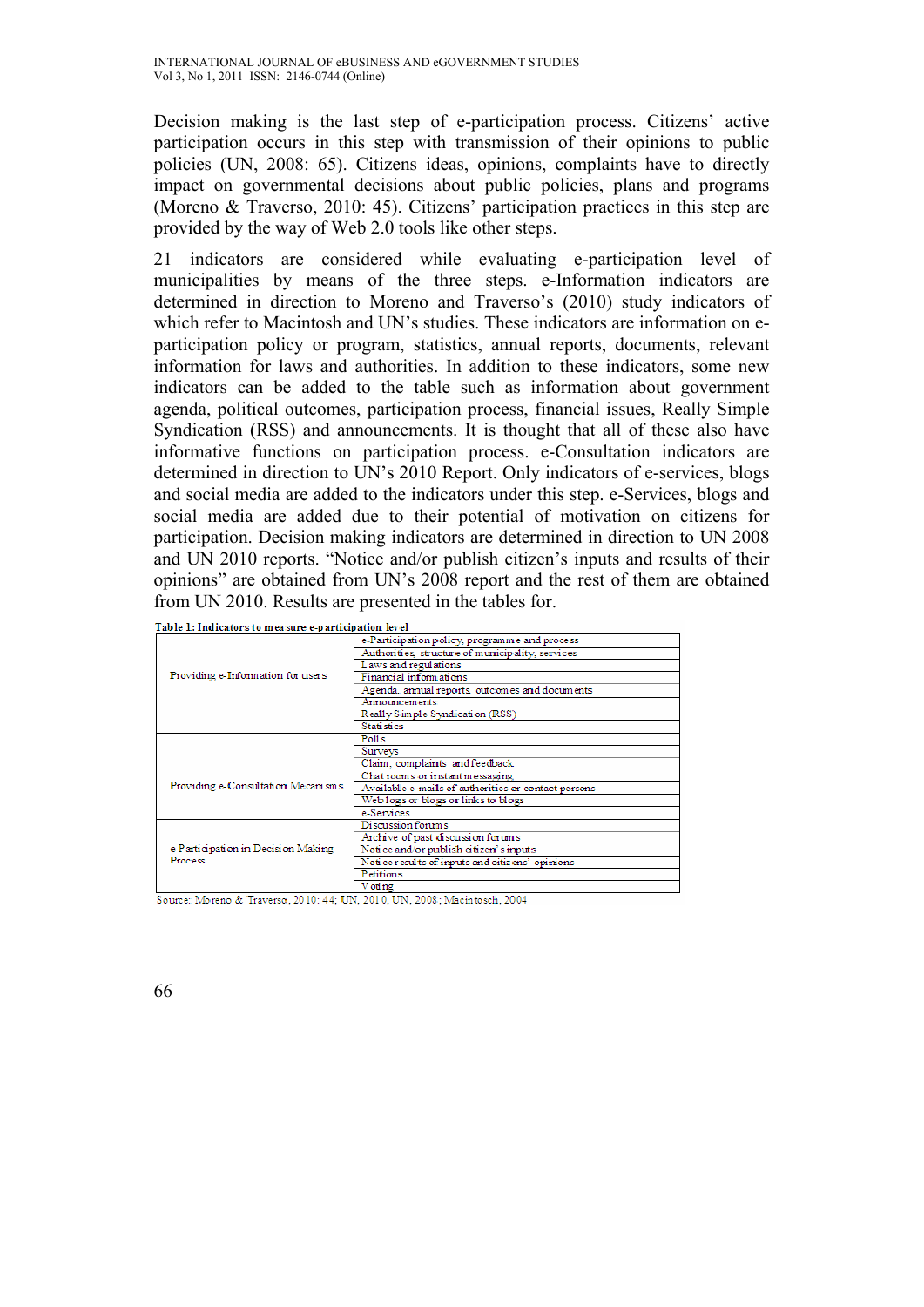# **3. e-PARTICIPATION ON THE MUNICIPALITY LEVEL**

In Turkey, while it is remarkable to observe the regular rising in the eparticipation rates, electronic participation level is still too low in contrast to egovernment rates. In the report of UN (2010), according to rates of institutional websites quality of e-participation, Turkey is on the 28th rank among 28 countries as having the quality rate of %30. Although it is not a high rate, it can be claimed that e-participation rate of Turkey is rising especially in local government level. This section of the study mainly purpose to research on e-participation level of 26 municipalities of Ankara by using the web-site analyze method. Also this study encompasses the strengths of e-participation by means of democratic representation in governing process of municipality and its weaknesses as obstacles to citizens' e-participation actions. This section begins with expressing advantages of e-participation on municipality level than continue with measuring e-participation levels of the local municipalities of Ankara and it finishes with explaining obstacles for electronic participation process.

## **3.1. Advantages of e-Participation on Municipality Level**

e-Participation level is considered as local, regional and national (Macintosh, 2004:1). Importance of government process on local level is supported by approaches of governance and participatory democracy. Contemporary approaches suggest the changing of hierarchical structure of governmental process to the citizen-centered one. This reformation is seen clearly in local level rather than the national one. Local governments aims at active political participation of citizens on the public issues that are concerning with their everyday life (Maria & Rizzo, 2005: 73; UN, 2010: 96) since there are some important advantages of eparticipation for the governments.

Most generally, these advantages can be stated as reforming the governmental structure and the process as effective, efficient and democratic. In particularly, advantages are providing accessible and understandable information for audiences, enabling feedback to governments, establishing close relationship between citizens and governments, improving service provision, making regulations to promote interactive relations, increasing quality of services, extending information canals for unexpected events and problems in local area, providing cost and time efficiency, using human and social capital efficiently, promoting trust for administration, increasing legitimacy of government, providing better communication in governing process among citizens, business and government agencies, providing a better coordination, attending civil society, transform to governing process as transparently, accountably and democratically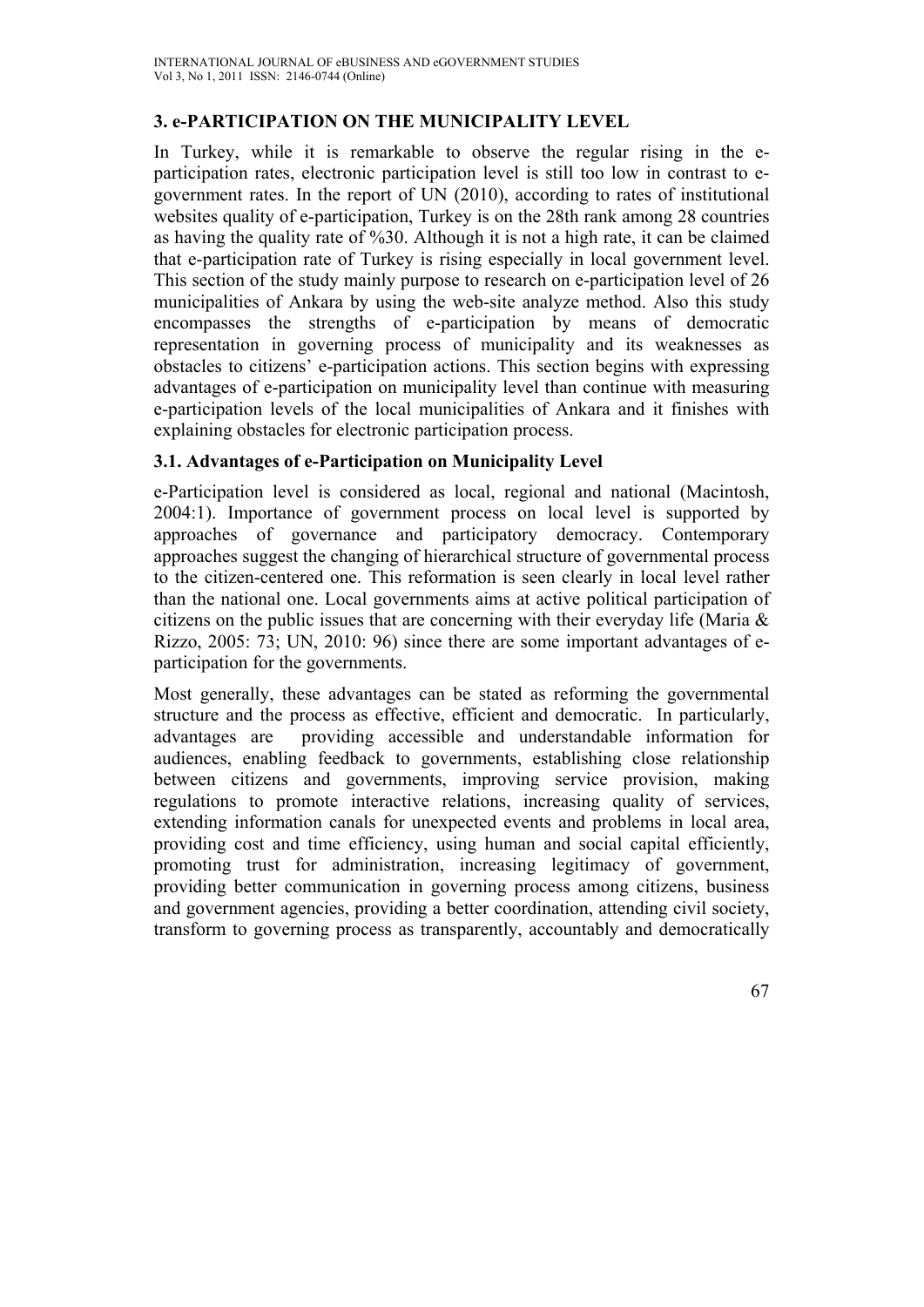(Aikins, 2010: 229-230; Macintosh, 2004; Toprak, 2010; Parycek & Edelmann, 2009: 213). Municipalities use ICT tools like web-sites when carry out conditions to operating political participation process (Scott, 2006).

## **3.2. Research on Web-Sites of Local Municipalities in Terms of e-Participation**

This research focuses on web-sites of local municipalities in Ankara by means of e-participation level. There are 25 municipalities. 16 of them are situated in the border of Ankara Metropolitan Municipality. 9 of them are situated out of this border. This border is regarded according to cycle of 50 km long which determined by the law of 5216 (10.07.2004). It is claimed that due to relatively new date of this law some differences can be observed in the developmental level of municipalities according to the distinction of centre- periphery. In this study e-Participation level of all the municipalities determined according to eparticipation indicators. These indicators used to measure both each step and all of the process. There are 8 indicators for e-information, 7 indicators for econsultation and 6 indicators for decision making step. Completely there are 21 indicators for e-participation process.

Municipalities indicated with their clipping. Clippings of these are such that Akyurt (Ak), Altındağ (Al), Ayaş (Ay), Bala (Ba), Çankaya (Ça), Çubuk (Çu), Elmadağ (El), Etimesgut (Et), Gölbaşı (Gö), Kalecik (Kl), Kazan (Kz), Keçiören (Ke), Mamak (Ma), Pursaklar (Pu), Sincan (Si), Yenimahalle (Ye), Beypazarı (Be), Çamlıdere (Çm), Evren (Ev), Güdül (Gü), Haymana (Ha), Kızılcahamam (Kı), Nallıhan (Na), Polatlı (Po), Şereflikoçhisar (Şe). Clippings used for the tables. Municipalities are ordered on the tables according to their number of voter which consists of the last referendum data in Turkey<sup>2</sup>. Results of this analysis show that Sincan and Akyurt municipalities are on the first rank among 16 municipalities by means of e-information level which are in the border of Ankara Metropolitan Municipality. Çankaya, Yenimahalle and Çubuk municipalities comes second. e-Information levels of Çankaya and Yenimahalle municipalities stay lower than Akyurt while they are equal to Çubuk; Akyurt and Çubuk have lower population than Yenimahalle and Çankaya. e-Information level of Ayaş and Kalecik municipalities come last on this list. On the other hand, e-information level of Beypazarı and Nallıhan municipalities reach to the highest point in contrast to Şereflikoçisar, Çamlıdere and Evren which has the lowest level. Beypazarı and Nallıhan reach to almost high populated municipalities. Sincan comes first in regards to e-consultation level while Bala and Pursaklar come last

 $\overline{a}$  $^{2}$  http://www.ysk.gov.tr/ysk/Referandum2010/ankara.pdf (Accessed: 22.02.2011)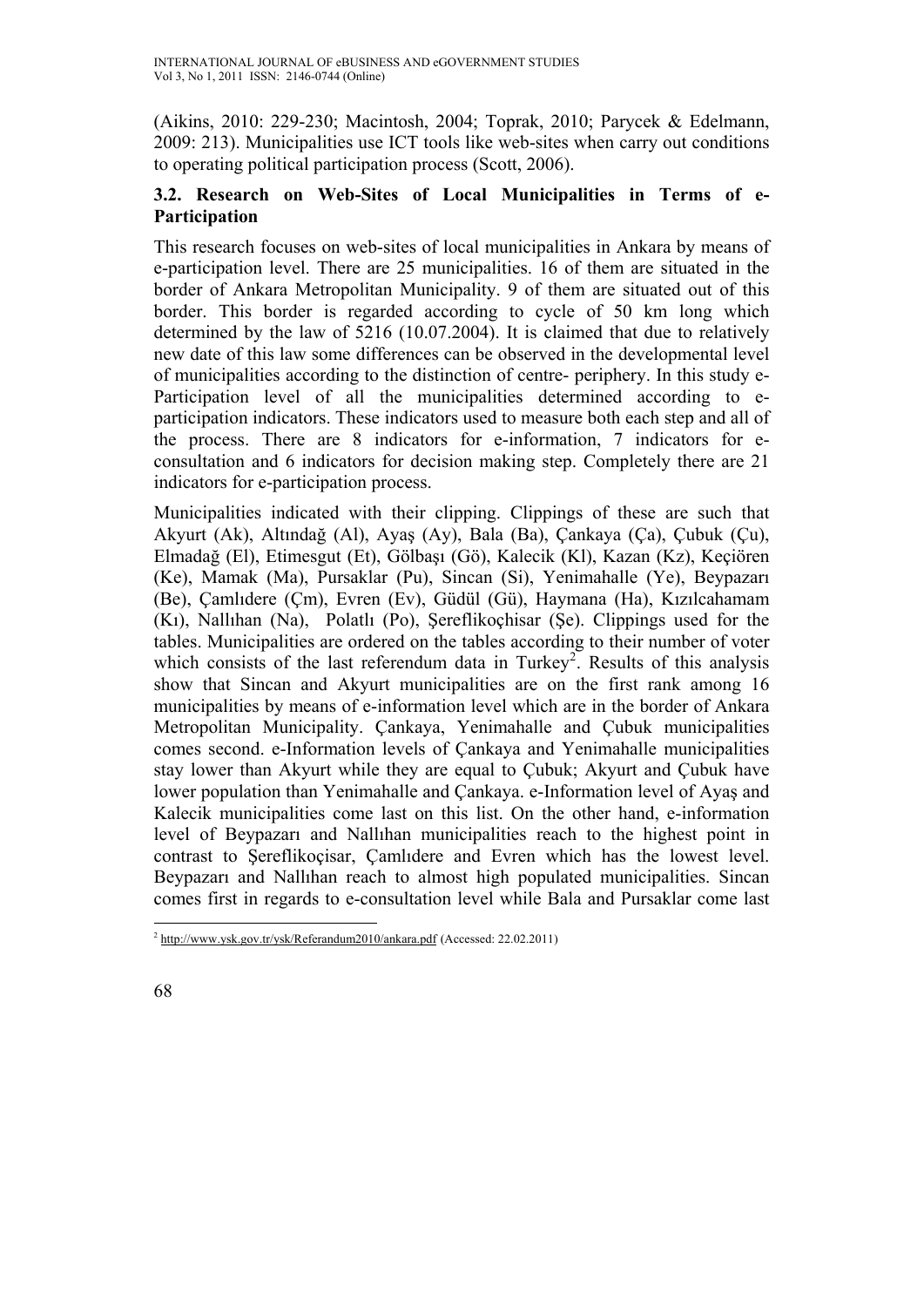among 16 municipalities. Kızılcahamam municipality stands on the first place while Şereflikoçisar, Güdül and Evren stand on the last place among 9 municipalities. Eventually, e-decision making level of municipalities could not be measured because the municipalities have not any of the e-decision making indicators. E-participation level of municipalities are accounted also proportionally in direction to formula that is  $[X / 21 \times 100]$ . 21 show total number of indicators, X shows number of municipalities which own determined indicators. According to this formulation, rates of municipalities which are situated in the border of Ankara Metropolitan Municipality like Sincan which stands on the first place by means of e-participation level with the rate of % 52.38095238; e-participation levels of Çankaya and Yenimahalle municipalities come in the second place with the rate of % 42.85714286; e-participation of Bala, Kalecik and Ayaş stand on the last place with the rate of % 19.04761905. Rates of municipalities which are being out of the border of Ankara Metropolitan Municipality like Kızılcahamam which has the highest e-participation level with the rate of %42.85714286; Evren and Şereflikoçisar comes last with the rate of %14.28571429.

Municipalities, analyzed in this study, have none of the indicators determined for the process of e-decision making. This case shows that citizens have not got the chance of participating in the policy making process and making regulations about themselves. Results of this analysis show that e-information levels of the municipalities are higher than e-consultation levels. It is clear that the municipalities have not sufficient potential and capacity to achieving transformation of the governing process as interactively, effectively, efficiently and democratically yet. However, electronic information and e-consultation are seen as a part of the e-participation process and they are explained as "passive kinds of involvement" or engagement (Conwey, 2000: 3). Nevertheless, web-sites of municipalities have some deficient such as not having any accessible information about municipality's e-participation policy or process. This case shows that e-information is not seen as a part of citizens' active political participation by governments. Other lacks in electronic information process can be expressed in an order. First lack is statistics about socio-economic and demographic situations of towns. Second lack is budget information of municipalities. Third lack is accessible e-mail addresses of authorities and of the officers in responsible. Mostly, only minister of municipality or a municipality's general e-mail address is accessible. In addition to these results, in all web-sites of these municipalities, picture of minister stands on the central place of the website. Minister's pictures draw attention rather than institutions, service or other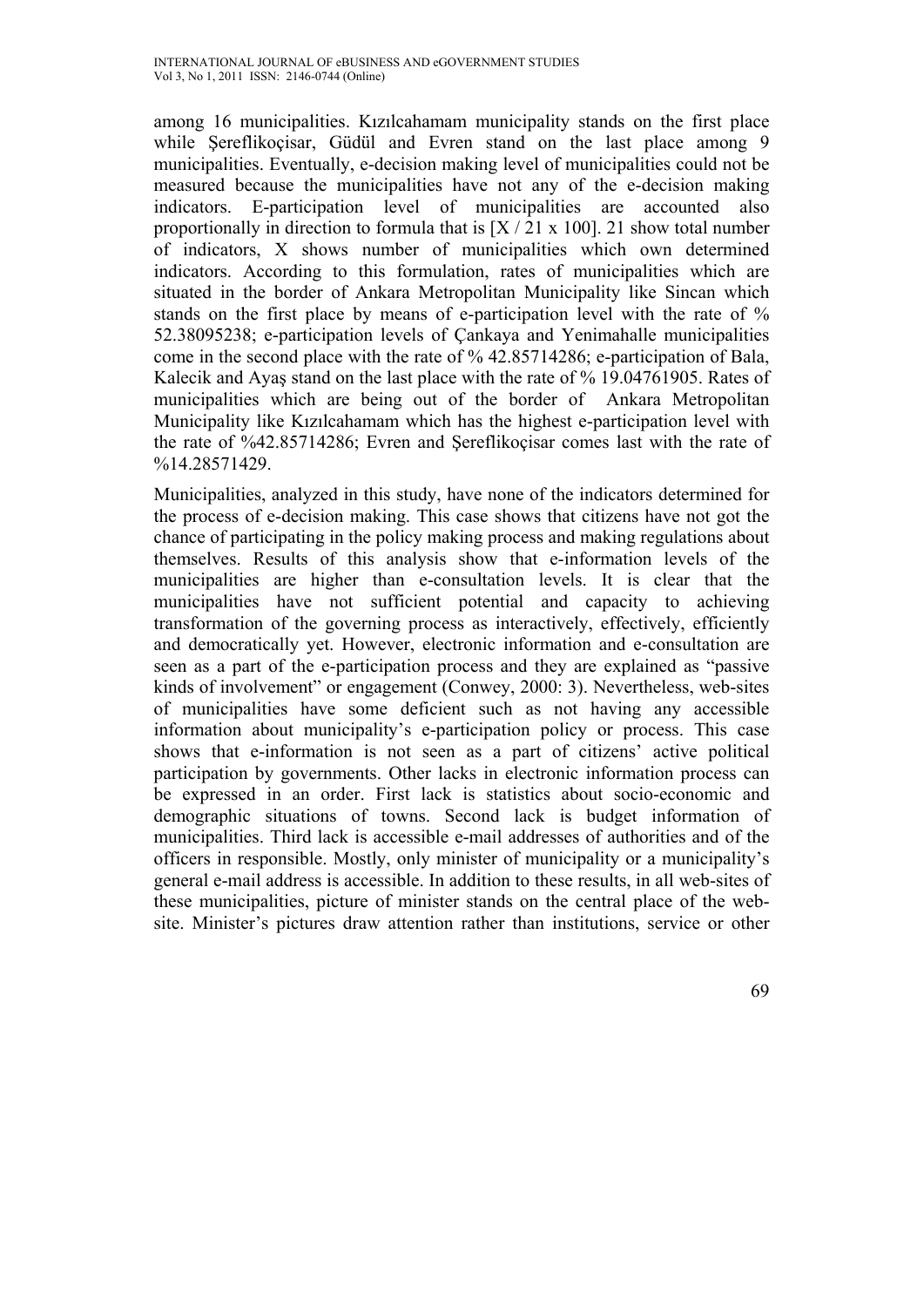documents. Mostly, minister is alone in these pictures. This situation leads to think that ministers seek to create an image like that their identity is the same with identity of municipality. It can be suggested that if interactive pictures are used in the design of municipalities' web-sites, than municipalities would be seen more democratic.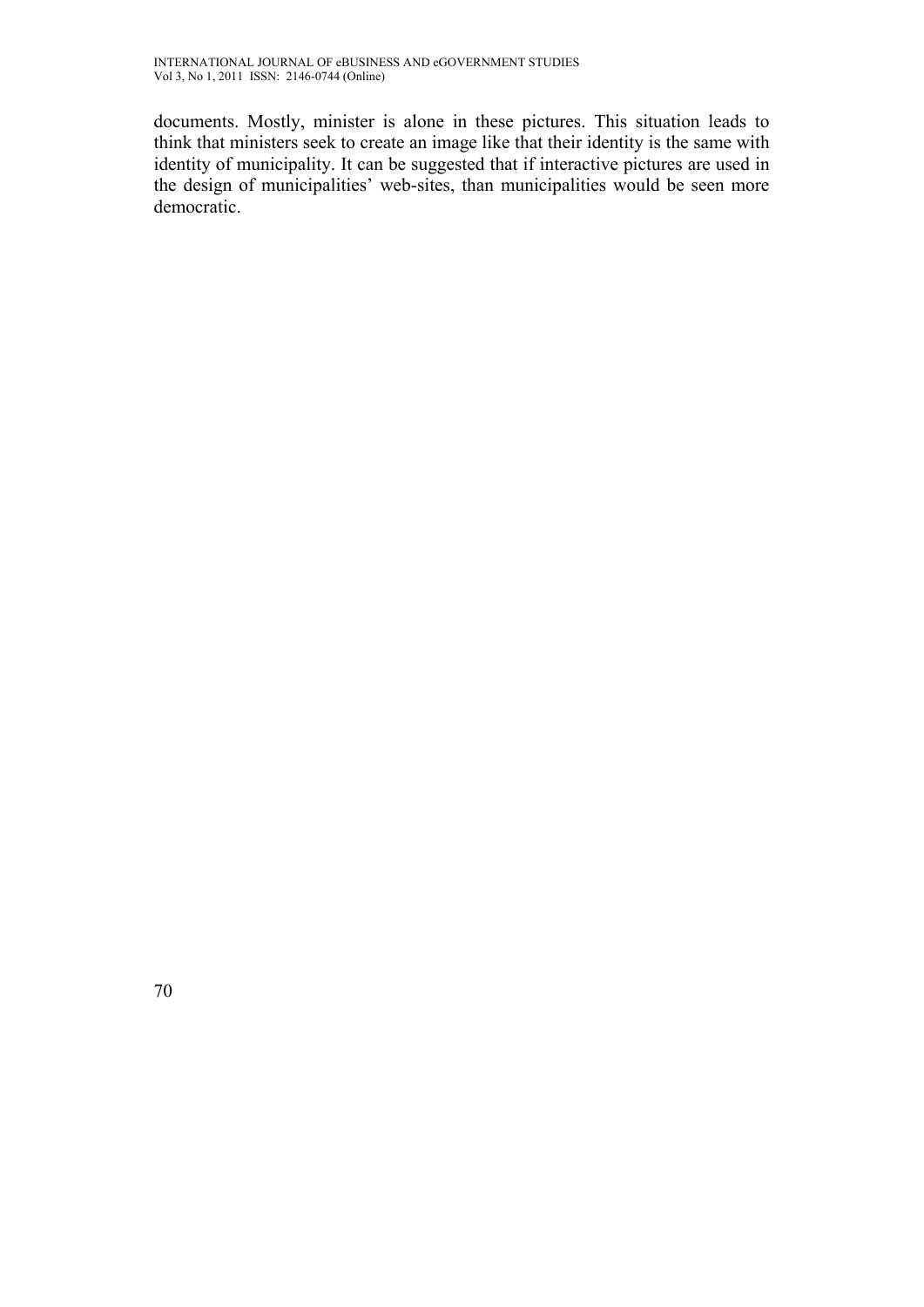### Table 2: e-Participation Level of Ankara Sub-Provincial Municipalities

| Municipality                |                                                                      |                         | Municipalities Ordered to Number of Voter and Border of Metropolitan Municipalities in the Border of Metropolitan Municipality |                         |                         |                         |                         |                         |                         |                         | Municipalities out of the Border of<br>Metropolitan Municipality |                         |                         |                         |                         |                |   |                         |                         |                         |                         |                         |                         |                                                 |                                                                                                        |                         |
|-----------------------------|----------------------------------------------------------------------|-------------------------|--------------------------------------------------------------------------------------------------------------------------------|-------------------------|-------------------------|-------------------------|-------------------------|-------------------------|-------------------------|-------------------------|------------------------------------------------------------------|-------------------------|-------------------------|-------------------------|-------------------------|----------------|---|-------------------------|-------------------------|-------------------------|-------------------------|-------------------------|-------------------------|-------------------------------------------------|--------------------------------------------------------------------------------------------------------|-------------------------|
|                             |                                                                      |                         |                                                                                                                                |                         |                         |                         |                         |                         |                         |                         |                                                                  |                         |                         |                         |                         |                |   |                         |                         |                         |                         |                         |                         |                                                 | Ça  Ke  Ye  Ma Si   Al   Et   Pu  Gö  Çu  E1   Kz   Ak  Ba  Kl   Ay   Po  Be  Şe  Na  Ha  Kı Gü Çm  Ev |                         |
|                             | e-Participation policy, programme and<br>process                     |                         |                                                                                                                                |                         |                         |                         |                         |                         |                         |                         |                                                                  |                         |                         |                         |                         |                |   |                         |                         |                         |                         |                         |                         |                                                 |                                                                                                        |                         |
|                             | Structure of municipality, authorities,<br>Services and Institutions | x                       | $\overline{\mathbf{x}}$                                                                                                        | $\mathbf x$             | $\mathbf x$             | $X$ $X$                 |                         | $\overline{\mathbf{x}}$ | $\mathbf x$             | $\mathbf x$             | $\mathbf x$                                                      | $\mathbf x$             | $\mathbf x$             | $\mathbf{x}$            | $\overline{\mathbf{x}}$ | $\mathbf{x}$   | x | lх                      | $\overline{\mathbf{x}}$ | $\mathbf x$             | $\mathbf x$             | $\mathbf x$             | $X$ $X$                 |                                                 | $X \mid X$                                                                                             |                         |
|                             | Laws and regulations                                                 |                         |                                                                                                                                | X                       |                         | X                       |                         | Х                       |                         |                         |                                                                  |                         |                         | Х                       | $\overline{\mathbf{X}}$ |                |   |                         |                         |                         | X                       |                         |                         |                                                 |                                                                                                        |                         |
|                             | Financial information                                                | X                       | $\mathbf x$                                                                                                                    | $\overline{\mathbf{x}}$ | X                       |                         | $X$ $X$                 | $\overline{\mathbf{x}}$ | $\mathbf x$             | x                       | $\mathbf x$                                                      | x                       | $\mathbf x$             | $\overline{\mathbf{x}}$ |                         |                |   | X                       | X                       |                         |                         |                         |                         | $X \, X$                                        |                                                                                                        |                         |
|                             | Agenda, annual reports and outcomes                                  | $\overline{\text{x}}$   | $\overline{\mathbf{x}}$                                                                                                        | Τx                      | $\overline{\mathbf{x}}$ | X                       | $\overline{\mathbf{x}}$ | $\overline{\mathbf{x}}$ | $\overline{\mathbf{x}}$ | $\overline{\mathbf{x}}$ | $\overline{\mathbf{x}}$                                          | $\overline{\mathbf{x}}$ | $\overline{\mathbf{x}}$ | $\overline{\mathbf{x}}$ |                         |                |   | $\overline{\mathbf{x}}$ | $\overline{\mathbf{x}}$ |                         | $\overline{\mathbf{x}}$ |                         | $\overline{\mathbf{x}}$ |                                                 |                                                                                                        |                         |
| e-Information for Users     | Announcements                                                        | X                       | $\mathbf x$                                                                                                                    | $\bf x$                 | x                       | X                       | x                       | $\mathbf x$             | $\overline{\mathbf{x}}$ | X                       | x                                                                | X                       | X                       | x                       | $\mathbf x$             | $X \mid X$     |   | $\overline{\mathbf{x}}$ | $\mathbf x$             | $\mathbf x$             | $\mathbf x$             | x                       |                         | $X \mid X$                                      | $\mathbf{X}^-$                                                                                         | $\overline{\mathbf{x}}$ |
|                             | RSS                                                                  | x                       |                                                                                                                                |                         |                         | X                       |                         |                         |                         |                         |                                                                  |                         |                         | х                       |                         |                |   |                         |                         |                         |                         |                         |                         |                                                 |                                                                                                        |                         |
|                             | <b>Statistics</b>                                                    |                         |                                                                                                                                |                         |                         |                         |                         |                         |                         |                         | $\overline{\text{X}}$                                            |                         |                         |                         |                         |                |   |                         | X                       |                         | Х                       | Х                       |                         |                                                 |                                                                                                        |                         |
|                             | Total                                                                | 5.                      |                                                                                                                                | 5                       | $\overline{4}$          | 6                       |                         | 4                       |                         | 4                       | 5                                                                | 3                       |                         | 6                       | 3                       |                | 2 |                         | 5.                      | $\overline{2}$          | 5                       | 3                       |                         | 3                                               | 2                                                                                                      |                         |
|                             | Pol1s                                                                |                         |                                                                                                                                |                         |                         |                         |                         |                         |                         |                         |                                                                  |                         |                         |                         |                         |                |   |                         |                         |                         |                         |                         |                         |                                                 |                                                                                                        |                         |
|                             | <b>Surveys</b>                                                       |                         |                                                                                                                                | $\overline{\mathbf{x}}$ |                         |                         |                         |                         |                         |                         | $\overline{\mathbf{x}}$                                          | $\mathbf{x}$            | $\mathbf x$             |                         |                         |                |   |                         |                         |                         |                         | X                       | $\overline{\mathbf{x}}$ |                                                 | $\overline{\mathbf{x}}$                                                                                |                         |
|                             | Claim, complaints and feedbacks                                      | $\overline{\mathbf{x}}$ | $\mathbf x$                                                                                                                    | $\overline{\mathbf{x}}$ | $\mathbf x$             |                         | $X$ $X$                 | ΙX                      | $X \mid X$              |                         | $\overline{\mathbf{x}}$                                          | $\overline{\mathbf{X}}$ | $\overline{\mathbf{x}}$ | $\overline{\mathbf{x}}$ | $\overline{\mathbf{X}}$ | $X \mid X$     |   | $X$ $X$                 |                         |                         | X                       | $\overline{\mathbf{x}}$ |                         | $\overline{\mathbf{x}}$ $\overline{\mathbf{x}}$ | $\overline{\mathbf{x}}$                                                                                |                         |
|                             | Chat rooms or instant messaging                                      |                         |                                                                                                                                |                         |                         | X                       |                         |                         |                         |                         |                                                                  |                         |                         |                         |                         |                |   |                         |                         |                         | $\overline{\mathbf{x}}$ |                         | X                       |                                                 |                                                                                                        |                         |
| e- Consultation Mechanisms  | Available e-mails of authorities or                                  | x                       |                                                                                                                                | $X$   $X$               | $\overline{\mathbf{x}}$ | İΧ                      | Τx                      | lх                      |                         | $\overline{\mathbf{x}}$ | Ιx                                                               |                         | X                       | Ιx                      |                         | $\overline{X}$ | x | lх                      | Τx                      | $\overline{\mathbf{x}}$ |                         | $\overline{\mathbf{x}}$ | $\overline{\mathbf{x}}$ |                                                 | $X$ $X$                                                                                                |                         |
|                             | contact persons                                                      |                         |                                                                                                                                |                         |                         |                         |                         |                         |                         |                         |                                                                  |                         |                         |                         |                         |                |   |                         |                         |                         |                         |                         |                         |                                                 |                                                                                                        |                         |
|                             | Web logs or blogs or links to blogs                                  | x                       |                                                                                                                                |                         | X                       | $X$ $X$                 |                         |                         |                         |                         |                                                                  | $\overline{\mathbf{x}}$ |                         | $\overline{\mathbf{x}}$ |                         |                |   |                         |                         |                         |                         |                         | x                       |                                                 |                                                                                                        |                         |
|                             | e-Services                                                           | $\overline{\mathbf{x}}$ | $\overline{\mathbf{x}}$                                                                                                        | $\overline{\mathbf{x}}$ | $\overline{\mathbf{x}}$ | $\overline{\mathbf{x}}$ | $\overline{\mathbf{x}}$ | $\overline{\mathbf{x}}$ |                         | x                       | X                                                                |                         |                         |                         |                         |                |   |                         |                         |                         |                         |                         |                         |                                                 |                                                                                                        |                         |
|                             | Total                                                                |                         |                                                                                                                                |                         |                         |                         |                         | 3                       |                         | 3                       |                                                                  | 3                       | 3                       |                         |                         |                |   |                         |                         |                         |                         | 3                       |                         |                                                 | 3                                                                                                      |                         |
|                             | Discussion forums                                                    |                         |                                                                                                                                |                         |                         |                         |                         |                         |                         |                         |                                                                  |                         |                         |                         |                         |                |   |                         |                         |                         |                         |                         |                         |                                                 |                                                                                                        |                         |
|                             | Archive of past discussion forums                                    |                         |                                                                                                                                |                         |                         |                         |                         |                         |                         |                         |                                                                  |                         |                         |                         |                         |                |   |                         |                         |                         |                         |                         |                         |                                                 |                                                                                                        |                         |
| Decision Making Process     | Notice and/or publish citizen's inputs                               |                         |                                                                                                                                |                         |                         |                         |                         |                         |                         |                         |                                                                  |                         |                         |                         |                         |                |   |                         |                         |                         |                         |                         |                         |                                                 |                                                                                                        |                         |
|                             | Notice results of inputs or citiz ens'                               |                         |                                                                                                                                |                         |                         |                         |                         |                         |                         |                         |                                                                  |                         |                         |                         |                         |                |   |                         |                         |                         |                         |                         |                         |                                                 |                                                                                                        |                         |
|                             | opinions                                                             |                         |                                                                                                                                |                         |                         |                         |                         |                         |                         |                         |                                                                  |                         |                         |                         |                         |                |   |                         |                         |                         |                         |                         |                         |                                                 |                                                                                                        |                         |
|                             | Petitions                                                            |                         |                                                                                                                                |                         |                         |                         |                         |                         |                         |                         |                                                                  |                         |                         |                         |                         |                |   |                         |                         |                         |                         |                         |                         |                                                 |                                                                                                        |                         |
|                             | Voting                                                               |                         |                                                                                                                                |                         |                         |                         |                         |                         |                         |                         |                                                                  |                         |                         |                         |                         |                |   |                         |                         |                         |                         |                         |                         |                                                 |                                                                                                        |                         |
|                             | <b>Total</b>                                                         | 0                       | 0                                                                                                                              | 0                       | 0                       | $\mathbf{0}$            | 0                       | 0                       | 0                       | $\mathbf{0}$            | 0                                                                | 0                       | 0                       | 0                       | 0                       | о              |   | $01$ 0                  | 0                       | $\mathbf{0}$            | 0                       | 0                       | 0                       | $\bf{0}$                                        | 0                                                                                                      | $\overline{0}$          |
| Total Scores of All Process | 9                                                                    | 8                       | 9                                                                                                                              | 8                       | 11                      | S                       |                         | 5                       | $\overline{7}$          | 9                       | 6                                                                |                         | 10                      |                         |                         | 4              | 6 | 7                       |                         | 8                       | 6                       | 9                       |                         | 5 <sub>1</sub>                                  | $\overline{3}$                                                                                         |                         |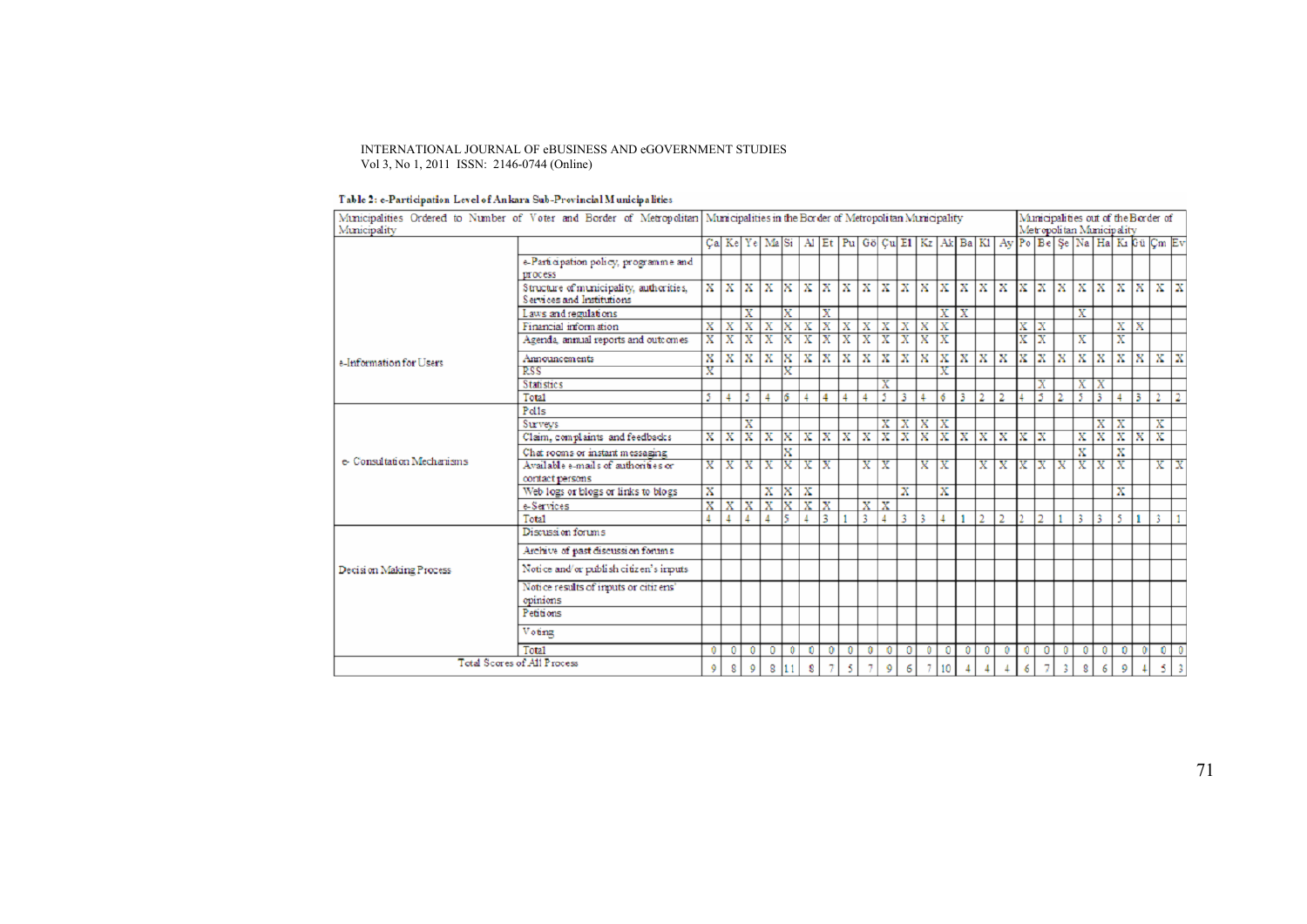#### Table 3: Rates on e-Information

| e-Info.    | Sub-provincial Municipalities in the Border of Metropolitan Municipality |    |      |         |    |         |    |         |     |      |      |    |    | Sub-provincial Municipalities out of the Border of Metropolitan<br>Municipality |    |    |    |      |    |      |      |    |      |    |    |
|------------|--------------------------------------------------------------------------|----|------|---------|----|---------|----|---------|-----|------|------|----|----|---------------------------------------------------------------------------------|----|----|----|------|----|------|------|----|------|----|----|
| Municip.   | C <sub>n</sub>                                                           | Ke | Ye   | Ma      | Si | A1      | Et | Pu      | Gö  | Cu   | E1   | Kz | Ak | Ba                                                                              | K  | Av | Po | Be   | Se | Na   | Ha   | Kı | Gü   | Ca | Εv |
| Score      |                                                                          |    |      |         |    |         |    |         |     |      |      |    |    |                                                                                 |    |    |    |      |    |      |      |    |      |    |    |
| Rates<br>. | 62.5                                                                     | 50 | 62.5 | 50<br>. | пe | ĸ٨<br>. | 50 | 50<br>. | -50 | 62.5 | 37.5 | 50 | 75 | 37                                                                              | 25 | 25 | 50 | 62.5 | 25 | 62.5 | 37.5 | 50 | 37.5 | 25 | 25 |

Formulation for Rates: Score / number of e-information indicators x 100

#### Table 4: Rates on e-Consultation

| e-Consult.   | Sub-provincial Muncipalities in the B order of Metropolitian Municipality |                          |      |      |     |                                          |      |                   |               |      |      |               |            | Sub-provincial Muncipalities out of the Border of Metropolitian<br>Municipality |              |               |              |              |              |               |               |      |      |      |              |
|--------------|---------------------------------------------------------------------------|--------------------------|------|------|-----|------------------------------------------|------|-------------------|---------------|------|------|---------------|------------|---------------------------------------------------------------------------------|--------------|---------------|--------------|--------------|--------------|---------------|---------------|------|------|------|--------------|
| Municip.     | $_{\rm cn}$                                                               | Ke                       | Ye   | Ma   | Si  | Al                                       | Et   | Pu                | Gö            | Cu   | E1   | Kz            | Ak         | Ba                                                                              | K1           | Av            | Po           | Be           | Se           | Na            | Ha            | Kі   | Gü   | Ca   | Ev           |
| <b>Score</b> |                                                                           |                          |      |      |     |                                          |      |                   |               |      |      |               |            |                                                                                 |              |               |              |              |              |               |               |      |      |      |              |
| Rates        | 2867                                                                      | 2857                     | 2857 | 2857 | 857 | 4285                                     | 42.8 | 14.2<br>8571      | 42.85<br>7142 | 2857 | 42.8 | 42.85<br>7142 | 57<br>2857 | -14.                                                                            | 28.5<br>7142 | 28.57<br>1428 | 28.5<br>7142 | 28.5<br>7142 | 14.2<br>8571 | 42.85<br>7142 | 42.85<br>7142 | 2857 | 14.2 | 42.8 | 14.2<br>8571 |
| .            | 14                                                                        | <b>Contract Contract</b> | 14   | -    | 43  | 714<br>the second control and the second | 428  | 429<br><b>ADD</b> | 86            | 14   | 428  | 86            | 14         | 429                                                                             | 857          | 57            | 857          | 1857         | 429          | 86            | 86            | 143  | 429  | 428  | 429          |

Formulation for Rates: Score / number of e-consultation indicators x 100

### Table 5: Rates on e-Participation Total Process

| e-Particip. | Sub-provincial Municipalities in the Border of Metropolitan Municipality |               |                     |               |                     |                     |                     |                     |                     |                     |             |                     |                     | Sub-provincial Municipalities out of the Border of Metropolitan<br>Municipality |                     |                     |                     |                     |                     |               |                     |             |                          |             |                |
|-------------|--------------------------------------------------------------------------|---------------|---------------------|---------------|---------------------|---------------------|---------------------|---------------------|---------------------|---------------------|-------------|---------------------|---------------------|---------------------------------------------------------------------------------|---------------------|---------------------|---------------------|---------------------|---------------------|---------------|---------------------|-------------|--------------------------|-------------|----------------|
| Municip.    | C <sub>n</sub>                                                           | Кe            | Ye                  | Ma            | -Si                 | Al                  | Et                  | Pu                  | Gö                  | Cu                  | E1          | Kz                  | Ak                  | Ba                                                                              | K1                  | Av                  | Po                  | Be                  | -Se                 | Na            | Ha                  | Κı          | Gü                       | Сa          | E <sub>V</sub> |
| Score       |                                                                          |               |                     |               |                     |                     |                     |                     |                     |                     |             |                     |                     |                                                                                 |                     |                     |                     |                     |                     |               |                     |             |                          |             |                |
| Rates       | 42.85<br>7142<br>86                                                      | 38.09<br>5238 | 42.85<br>7142<br>86 | 38.09<br>5238 | 52.38<br>0952<br>38 | 38.0<br>9523<br>-81 | 33.3<br>1333<br>333 | 23.8<br>0952<br>381 | 33.33<br>3333<br>33 | 42.85<br>7142<br>86 | 28.5<br>285 | 33.33<br>3333<br>33 | 47.61<br>9047<br>62 | 19.0<br>4761<br>905                                                             | 19.0<br>4761<br>905 | 19.04<br>7619<br>05 | 28.5<br>7142<br>857 | 33.3<br>3333<br>333 | 14.2<br>8571<br>429 | 38.09<br>5238 | 28.57<br>1428<br>57 | 42.8<br>286 | 19.0<br>5714 4761<br>905 | 1095<br>238 | 8571<br>429    |

Formulation for Rates: Score/number of e-participation indicators x 100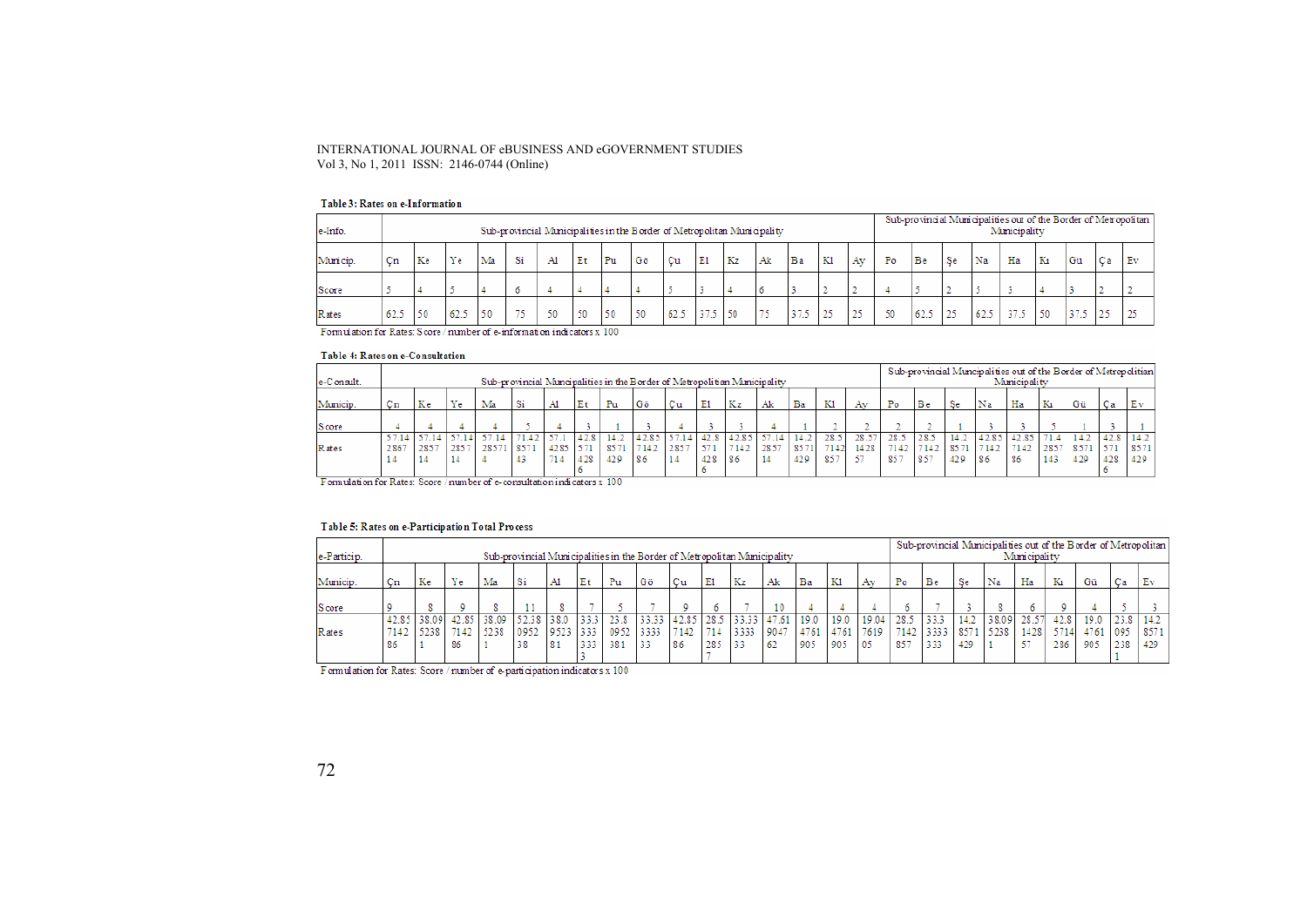# **3.3. Difference Between Participation and Participation Opportunity**

Innovations in ICT have main impact on the operating of e-participation process. e-Participation process consists of e-participation capacity of citizens as well as eparticipation capacity of local governments. Evolution of participation capacity concerning with the raises in the availability of ICT tools, number of users and computer usage ability of citizens. e-Democracy and electronic participation process requires "better distribution of resources among citizens; extending participation by involving all groups of citizens at the level considered and improving accessibility" (Maria & Rizzo, 2005: 88). If main conditions are not provided for citizens in order for participation, then availability and usability problems arise which are originated from defect of social and economic capacity and resources. This situation is called as "democratic divide" within the concept of digital divide (Norris, 2001; Kiesler et al. 2000; Zissis et al, 2009: 3).

Term of digital divide refers to the gaps among individuals, households, businesses and geographic areas arise from different socio-economic levels with regard to both their opportunities to access information and communication technologies (ICTs) and use of the Internet capacity for a wide variety of activities (OECD, 2001:3). Socio-economic inequalities are stressed as the main obstacle for internet availability and usability. However, there are also other reasons on the gap such as inequalities in education, income, gender, age, religion, region (Saglie & Vabo, 2009; OECD, 2001:3). Privacy and security can de added to these gaps with its impacts on internet usage (Gökmen, 2009: 235). Kruger (2002) expresses that free time is also thought among main needs for the usage of ICT tools. Although citizens are seen primarily as significant in the issue of digital divide, political elites and officers also confront with the problems of digital divide (Saglie & Vabo, 2009: 386). Obstacles which are caused by the gap of internet availability and PC ownership, is so important in the e-participation process. These obstacles lead to damage on the process of e-participation. Low rates of usage and availability of the internet and PC are among the main problems in the process of e-participation in Turkey. Although there is a regular rise in the rates of internet and PC usage and access (individuals' computer usage rate is %38 in 2009 and %41 in  $2010<sup>3</sup>$ ; rate of households with internet access is %30 in 2009 and  $\%$ 42 in 2010<sup>4</sup>), these rates are still lower than the rates of the European states. Tables show individuals' internet and e-government usage rates in Turkey.

 $\overline{a}$ 

http://appsso.eurostat.ec.europa.eu/nui/show.do?dataset=isoc\_ci\_cfp\_cu&lang=en (Accessed: 24.02.11).

http://appsso.eurostat.ec.europa.eu/nui/show.do?dataset=isoc\_pi\_a1&lang=en (Accessed: 24.02.11)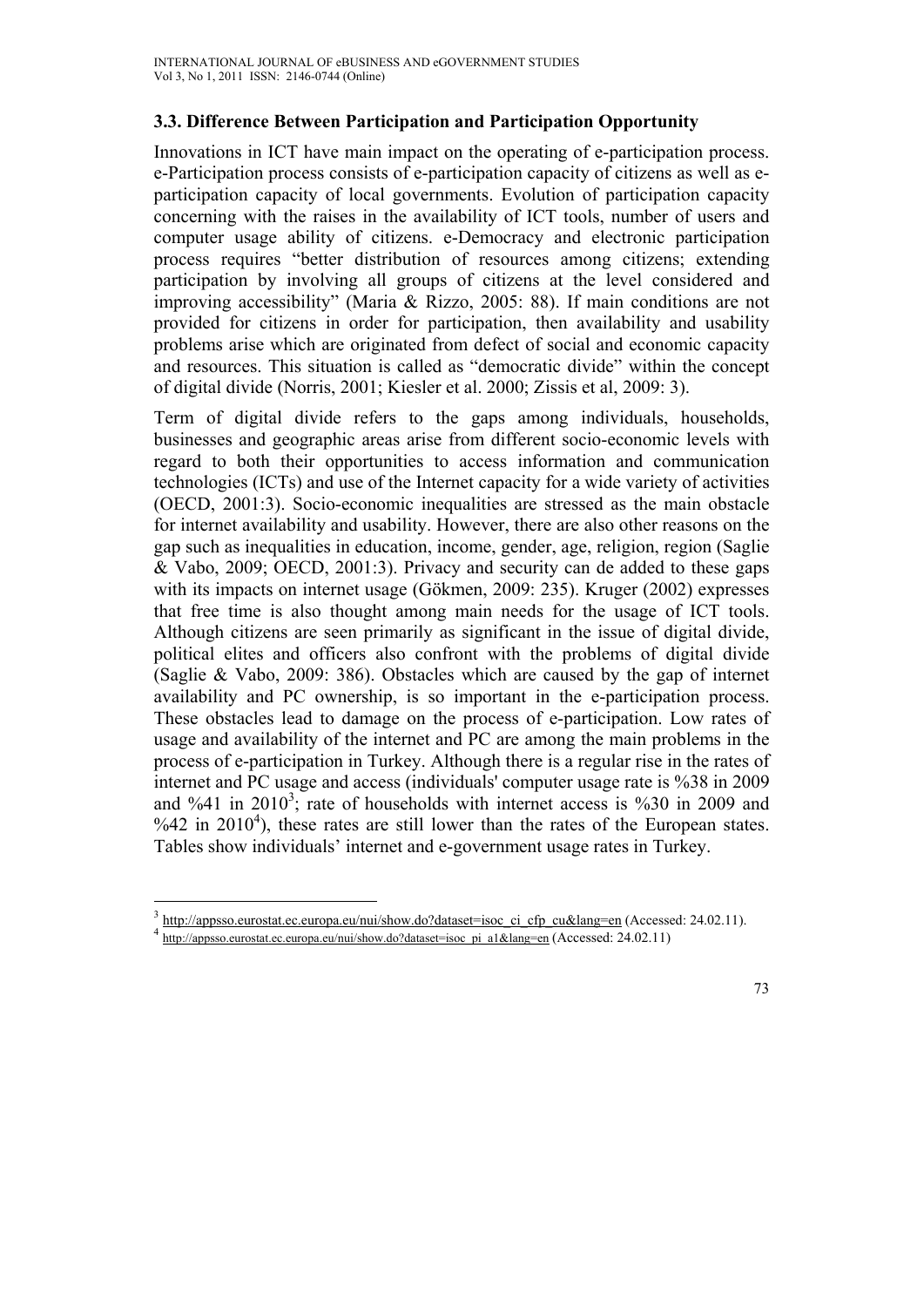#### Table 9: Internet Hospe (9/8 in Turkey 2009 and 2010)

|                         | Regularly using the<br>Internet<br>2009 | Regularly using<br>the Internet 2010 | Frequently using<br>the Internet 2009 | Frequently using<br>the Internet 2010 |
|-------------------------|-----------------------------------------|--------------------------------------|---------------------------------------|---------------------------------------|
| All Individuals (16-74) | 30                                      | 33                                   | 20                                    | 22                                    |
| Individuals (16-24)     |                                         |                                      | 32                                    | 36                                    |
| Individuals $(25-54)$   |                                         |                                      | 21                                    | 23                                    |
| Individuals (55-74)     |                                         |                                      |                                       |                                       |
| Males (16-74)           | 39                                      | 42                                   | 27                                    | 29                                    |
| Females (16-74)         |                                         | 25                                   | 14                                    | 16                                    |

Source

http://epp.eurostat.ec.europa.eu/tgm/refreshTableAction.do?tab=table&plugin=1&pcode=tin00092&language  $=$ en

http://epp.eurostat.ec.europa.eu/tgm/refreshTableAction.do?tab=table&plugin=1&pcode=tin00061&language  $\equiv$ en (24.02.11)

| Tablo 10: E-government usage by individuals by gender in Turkey 2009 and 2010 |      |      |  |  |  |  |  |  |  |  |
|-------------------------------------------------------------------------------|------|------|--|--|--|--|--|--|--|--|
| Using the Internet for interaction with                                       | 2009 | 2010 |  |  |  |  |  |  |  |  |
| public authorities                                                            |      |      |  |  |  |  |  |  |  |  |
| Percentage of all Individuals (16-74)                                         |      |      |  |  |  |  |  |  |  |  |
| Percentage of Males (16-74)                                                   |      |      |  |  |  |  |  |  |  |  |
| Percentage of $F$ emales $(16-74)$                                            |      |      |  |  |  |  |  |  |  |  |

Source:

http://epp.eurostat.ec.europa.eu/tgm/refreshTableAction.do?tab=table&plugin=1&pcod e=tsiir130&language=en

These rates show both rising in internet and PC usability year-to-year and rates of internet usage and availability are still too low in Turkey. Table shows that when the number of activity with using computer and internet increase, then usage rate of internet and computer reduces. Rates of regular usage of internet shows there is a high gap between man and woman to a rate of %17. These rates also show that internet is mostly used by young people among 16-24 years old while old people use internet at the lowest level. 2010 data shows that the gap between man and woman in frequently using the internet is %13 lower than the regularly usage rates. These rates prove that when the digital divide increases, e-participation level decreases. Consequently, it can be claimed that providing participation opportunities is as important as participation process itself.

### **4. CONCLUSION**

Government process is sought to reform in direction to some principles such as efficiency, effectiveness, transparency, accountability and democracy. e-Participation has a key role in this reforming process, especially on local level. Eparticipation can not be thought as different from ICT and citizens' availability and usability of ICT tools. e-Governance and e-government are approaches which have the aim of accomplishing the governing transformation in direction to the understanding of governance in Turkey. However, in Turkey, passive e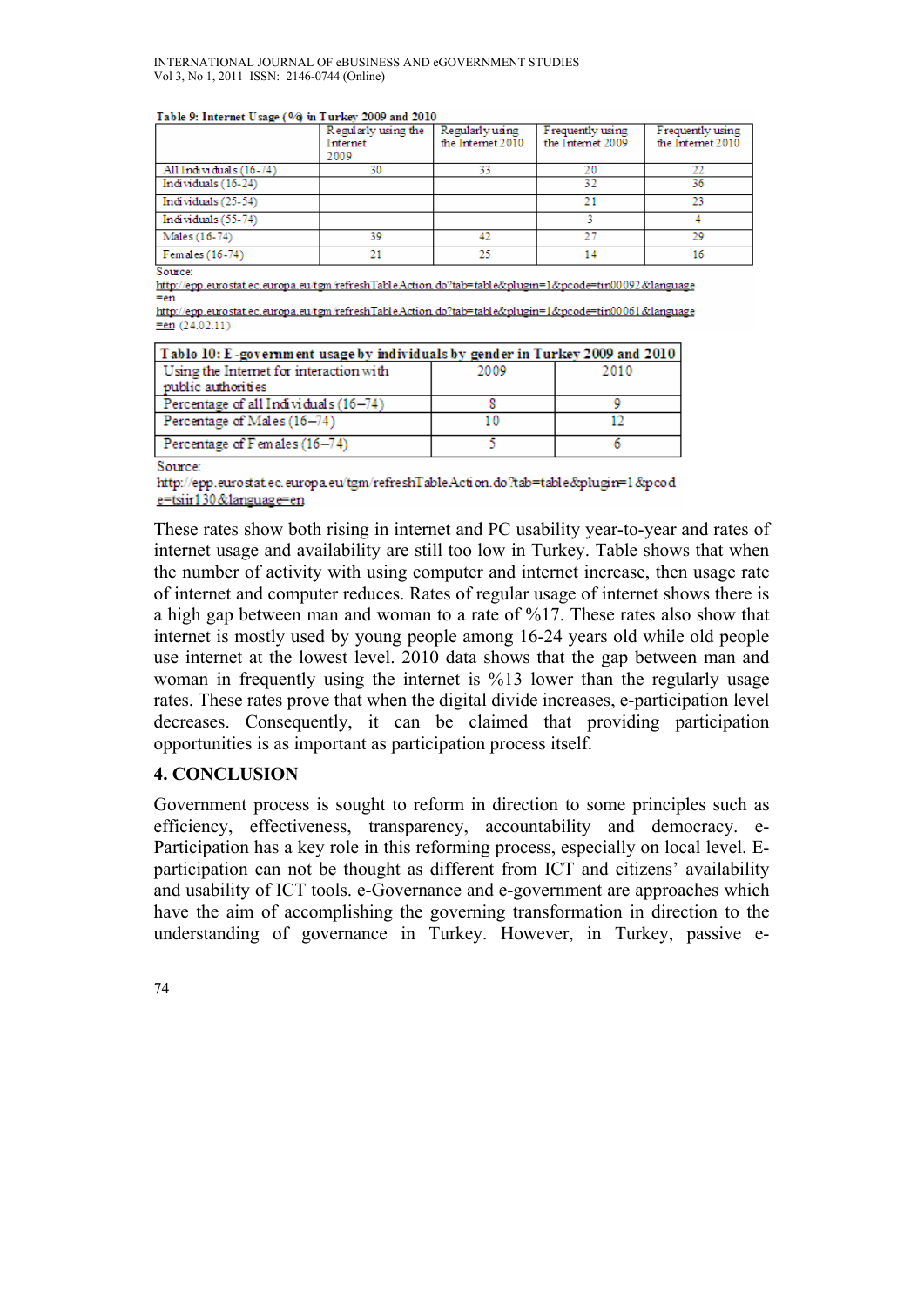participation tools are more advanced than active e-participation tools. Main function of passive or pro-active electronic participation tools are drawing attention to web-sites of municipality by sharing information with citizens and provision of some services like tax-payment instead of providing information to participate in policy making or to transform governing process interactively. This study suggests that local governments which are more suitable for performing eparticipation process, should pay more attention to e-participation process and especially to the decision making process.

Furthermore, in making constructional regulations which have to be made by municipalities, there are some limits to the engagement action of citizens on eparticipation process and these limits arise from insufficient financial sources to supply ICT tools, technical complements and in the promotion and motivation defects for the active participation of citizens. In addition to these, e-participation requires some regulations. These regulations consist of citizens' abilities to use ICT tools, officers' abilities to use of ICT tools, providing and controlling officers' use of ICT tools in respect of ethical circumstances additionally educated and informed service personnel. At the same time, it is necessary to promote ability of internet usage of ministers or political elites. Consequently, it should be stated that e-participation is not a complete mechanic solution in order to provide effective, efficient and democratic transformation of local governments or governing processes. E-participation can be evaluated as a tool to accomplish these aims or ideals.

### **BIBLIOGRAPHY**

Aikins, Stephen K. (2010), "Internet-Based Citizen Participation: Do Municipal Website Contents Reflect Officials' Beliefs and Funding?", *E-Government Website Development: Future Trends and Strategic Models,* ed. Ed Downley, Carl D. Ekstrom and Matthew A. Jones, USA: IGI Global.

Alonso, Ángel I. (2009), "e-Participation and Local Governance: A Case Study", *Theoretical and Empirical Researches in Urban Management*, 3(12).

Conway, M. Margaret. (2000), Political Participation in the United States, Washington D.C.: A Division of Congressional Quarterly Inc.

Dahl, Robert. A. (1993), Demokrasi ve Eleştirileri, çev. Levent Köker, Ankara: Yetkin.

Gil-Garcia, J. Ramon and Fernando G. Miranda (2010), "E-Government and Opportunities for Participation:The Case of the Mexican State Web Portals", *Politics, Democracy, and E-Government: Participation and Service Delivery,* ed. Christopher G. Reddick, USA: IGI Global.

Gökmen, Aytac. (2009), "Developments and Prospects in e-Government Implementations in Turkey", *Advances in eGovernment and eGovernance,* International Conference on eGovernment and eGovernance, ed. Ahmet Kaplan, Asım Balcı, Coskun Can Aktan and Ozkan Dalbay, Volume 2, Ankara: TURKSAT and SoBiAD-SoSRes.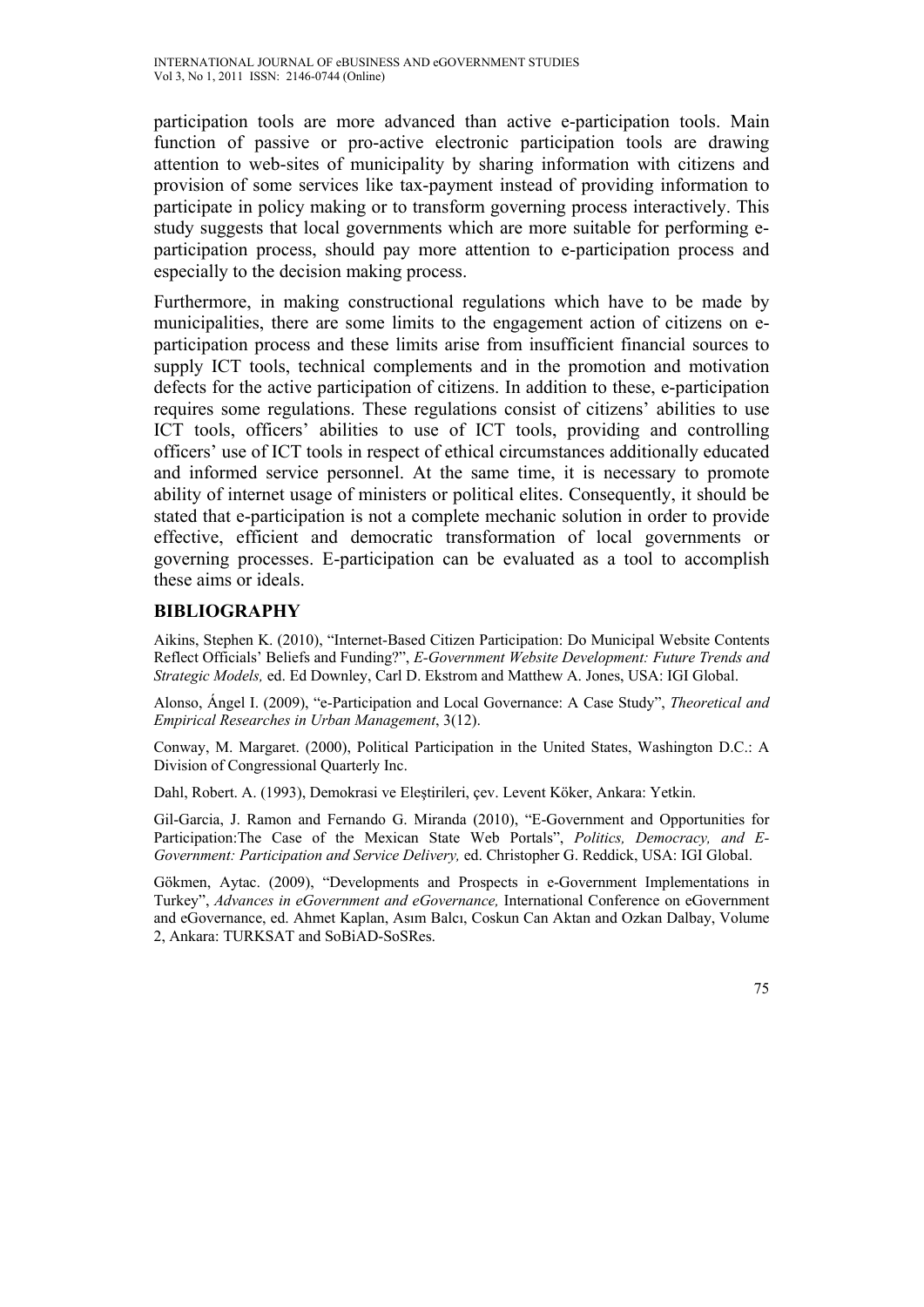Gündoğan, Ertuğrul (2010), "Yönetişim: Kuram, Boyutlar ve Uygulama", *Yönetişim* ed. M. Akif Çukurçayır vd., Konya: Çizgi Kitabevi.

Güzelsarı, Selime (2004), "Kamu Yönetimi Disiplininde Yeni Kamu İşletmeciliği ve Yönetişim Yaklaşımları", ed. M. Kemal Öktem ve Uğur Ömürgönülşen, İmaj: Ankara.

Habermas, Jürgen. (2003), "Demokrasinin Üç Normatif Modeli", *Demokrasi ve Farklılık,* ed. Seyla Benhabib, İstanbul: Demokrasi Kitaplığı.

Holzer, Marc and Seang-Tae Kim (2007), Digital Governance in Municipalities Worldwide, E-Governance Institute National Center for Public Performance.

Issa, Batool A. (2009), "eParticipation", *eTransformation in Public Administration: From eGovernment to eGovernance – The Proceedings of International Conference on eGovernment Sharing Experiences,* ed. Turksel Kaya Bensghir, Ankara: TODAİE.

Keleş, Ruşen (2010), "Yönetişim Kavramına Eleştirel Bir Yaklaşım", *Yönetişim*, ed. M. Akif Çukurçayır vd., Konya: Çizgi Kitabevi.

Kiesler, Sara, Bozena Zdaniuk, Vicki Lundmark, and Kraut Robert (2000) *"Troubles With the Internet: The Dynamics of Help at Home"* Human Computer Interaction, Volume 15, pp. 323– 351.

Komito Lee (2005), "e-Participation and Governance: Widening the Net", *The Electronic Journal of e-Government* 3(1), pp 39-48 available online at www.ejeg.com

Krueger, Brian S. (2002), "Assessing the Potential of Internet Political Participation in the United States : A Resource", *American Politics Research* 30 pp. 476-498.

Lombardi, Patrizia, Pekka Huovila and Minna Sunikka-Blank (2010), "The Potential of E-Participation in Sustainable Development Evaluation: Evidence from Case Studies", *Politics, Democracy, and E-Government: Participation and Service Delivery,* ed. Christopher G. Reddick, USA: IGI Global.

Macintosh, Ann (2004), "Characterizing E-Participation in Policy-Making", *Proceedings of the 37th Hawaii International Conference on System Sciences*.

Maria, Eleonora Di and Luca Simone Rizzo (2005), "E-Democracy: The Participation of Citizens and New Forms of the Decision-Making Process", *On Line Citizenship Emerging Technologies for European Cities,* ed. Eleonora Di Maria and Stefano Micelli, USA: Springer.

McMahon, Simon (2010), "Mark Bevir - Democratic Governance", Book Review, Journal of Global Analysis.

Moreno, Eduardo. A. and Traverso, Diego. B. (2010), "E-Government and Citizen Participation in Chile: The Case of the Ministries Websites", *Politics, Democracy, and E-Government: Participation and Service Delivery,* ed. Christopher G. Reddick, USA: IGI Global.

Norris, Pippa (2001), Digital Divide: Civic Engagement, Information Poverty, and the Internet Worldwide, ABD: Cambridge.

Organisation for Economic Co-operation and Development (2001), Understanding the Digital Divide, France: OECD Publication.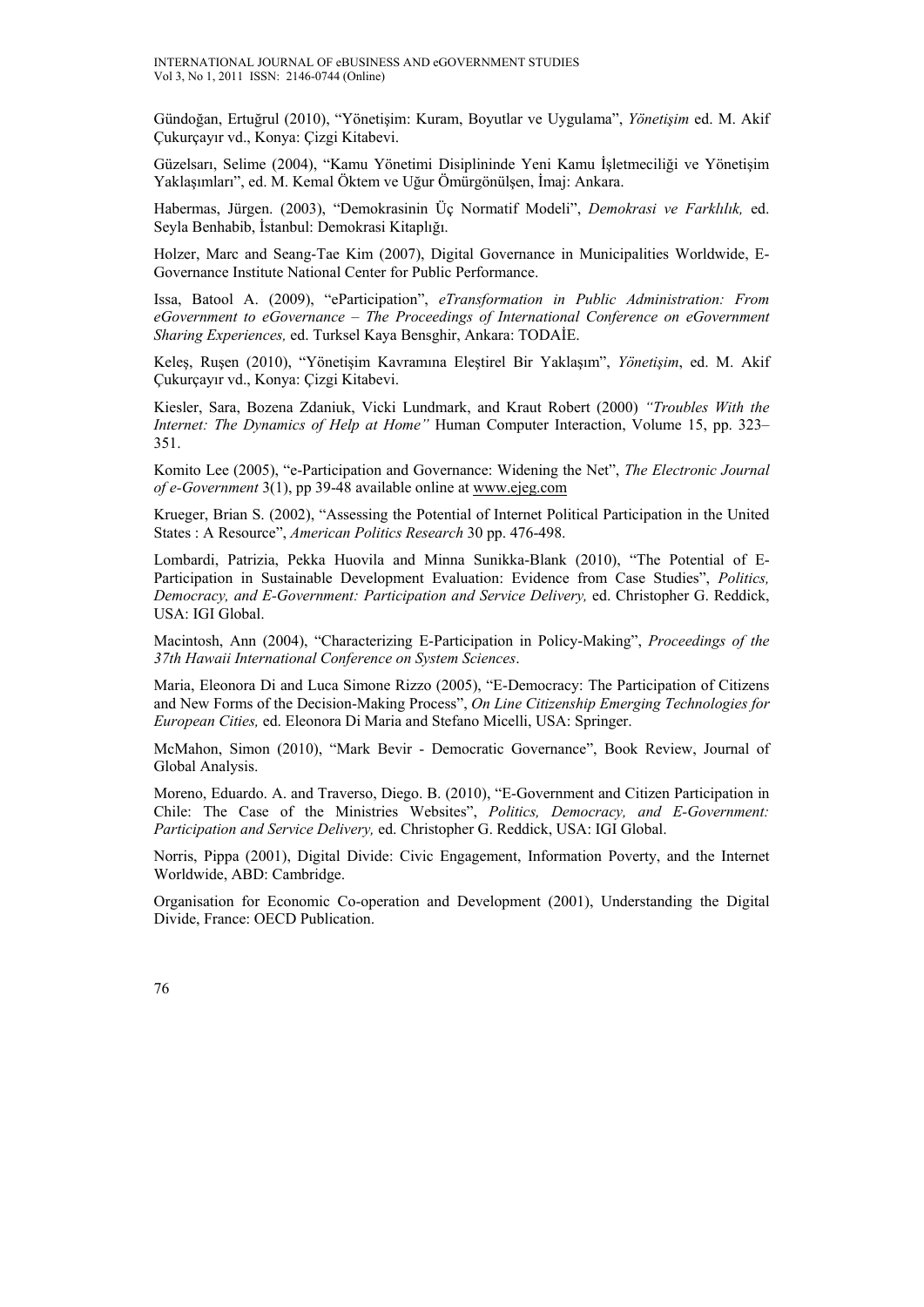Organisation for Economic Co-operation and Development (2003), "Promise and Problems of E-Democracy: Challenges of Online Citizen Engagement", Paris.

Parycek, Peter and Noella Edelman (2009), "eParticipation and eDemocracy in Austria: Projects and Tenets for an eDemocracy Strategy", *Advances in eGovernment and eGovernance,*  International Conference on eGovernment and eGovernance, ed. Ahmet Kaplan, Asım Balcı, Coskun Can Aktan and Ozkan Dalbay, Volume 1, Ankara: TURKSAT and SoBiAD-SoSRes.

Polat, Rabia. K. (2005) "The Internet and Political Participation - Exploring the Explanatory Links" *European Journal of Communication,* Vol 20(4): 435–459.

Saglie, Jo and Signy Irene Vabo (2009), "Size and e-Democracy: Online Participation in Norwegian Local Politics", *Scandinavian Political Studies*,Vol. 32 – No. 4.

Sanford, Clive and Jeremy Rose (2007), "Characterizing eParticipation", *International Journal of Information Management,* 27(2007) pp. 406–421.

Şaylan, Gencay (2008), Temsili Demokrasinin Önlenemez Krizi, Ankara: İmge.

Scott, James K . (2006), " 'E' the People: Do U.S. Municipal Government Web Sites Support Public Involvement?", *Public Administration Review*, May | June 2006, pp. 341-353.

Smith, Ella and Ann Macintosh (2003), "e-Voting: Powerful Symbol of e-Democracy", *Electronic Government Lecture Notes in Computer Science*, Volume 2739/2003.

Toprak, Zerrin (2010), "E-Yönetişim & E-Devlet", *Yönetişim* ed. M. Akif Çukurçayır vd., Konya: Çizgi Kitabevi.

United Nations (2008), United Nations e-Government Survey 2008, New York: United Nations.

United Nations (2010), United Nations E-Government Survey 2010, New York: United Nations.

Verba, Sidney, Kay Lehman Schlozman and Henry E. Brady (1995). Voice and Equality: Civic Voluntarism in American Politics. Cambridge: Harvard University Press.

Wijkman, Anders (1998), "Does Sustainable Development Require Good Governance?", *UN Cronicles* 35(3).

World Bank (1992), Governance and Development Washington D. C: World Bank.

Wright, Scott and John Street (2007), "Democracy, Deliberation and Design: The Case of Online Discussion Forums", *New Media & Society*, 9(5), pp. 849–869.

Zissis, Dimitrios, Dimitrios Lekkas and Anastasia- Evangelia Papadopoulou (2009), "Competent Electronic Participation Channels in Electronic Democracy", *Electronic Journal of e-Government*, 7(2), pp. 195 - 208.

Zobel, Rosalie (2005), "E-Government: European Commission Policies and Activities", *On Line Citizenship Emerging Technologies for European Cities,* ed. Eleonora Di Maria and Stefano Micelli, USA: Springer.

### **Internet References**

http://www.cankaya.bel.tr/ (24.02.11) http://www.yenimahalle.bel.tr/Web/Master/default.aspx (24.02.11)